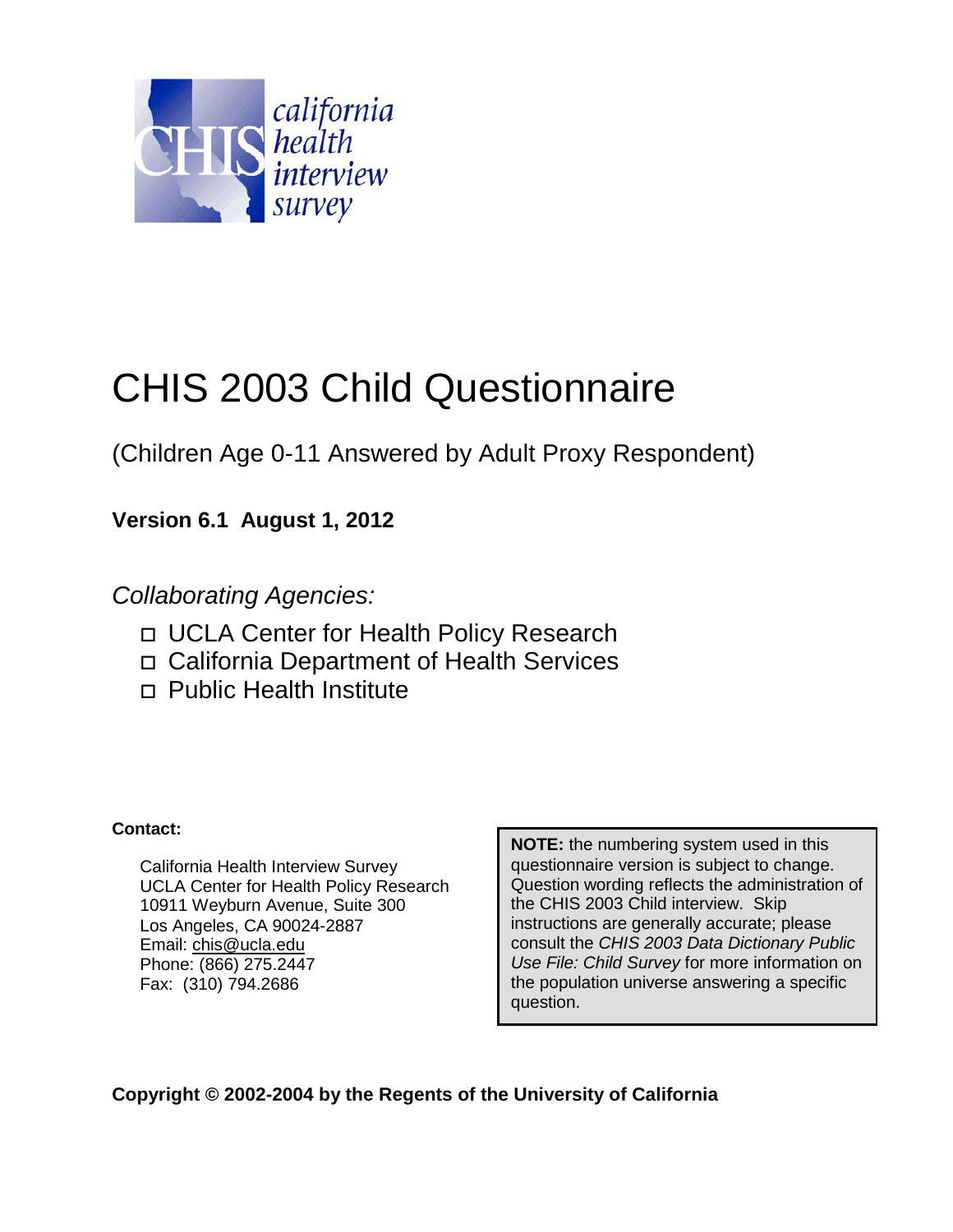| <b>SECTION A - DEMOGRAPHIC INFORMATION PART I,</b>                                                   |  |
|------------------------------------------------------------------------------------------------------|--|
|                                                                                                      |  |
|                                                                                                      |  |
|                                                                                                      |  |
| SECTION C - DENTAL HEALTH AND HEALTH BEHAVIORS  10                                                   |  |
|                                                                                                      |  |
|                                                                                                      |  |
|                                                                                                      |  |
| SECTION E - DELAYS IN CARE, PUBLIC PROGRAM PARTICIPATION  16                                         |  |
|                                                                                                      |  |
| SECTION F - CHILDCARE, PARENTING ACTIVITIES, DEVELOPMENTAL<br>CONCERNS, AND NEIGHBORHOOD CONTEXT  18 |  |
|                                                                                                      |  |
|                                                                                                      |  |
|                                                                                                      |  |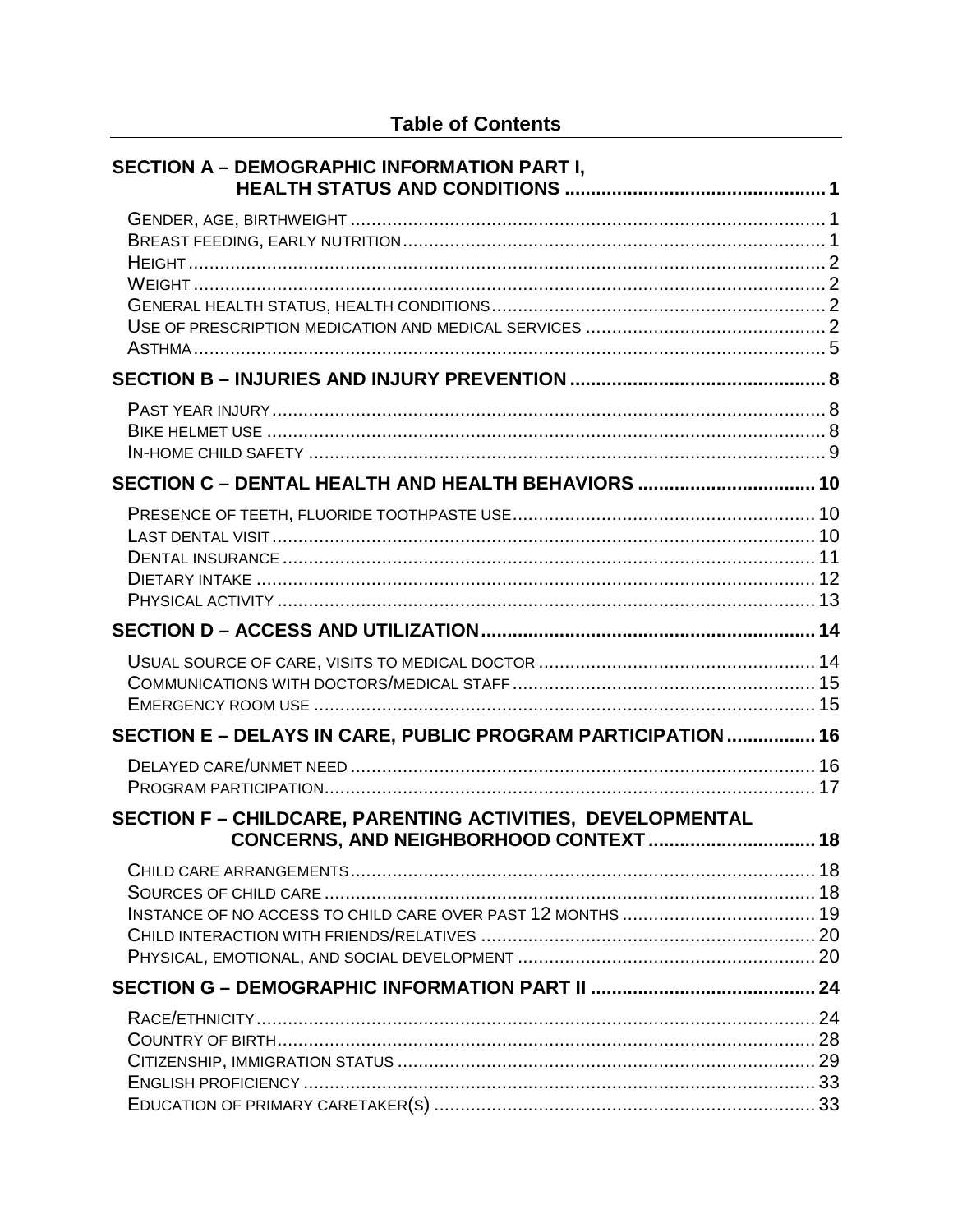## <span id="page-2-0"></span>**Section A – Demographic Information Part I, Health Status and Conditions**

Some of the questions are based on (CHILD)'s personal traits, like his or her age. So I will first ask you a few brief background questions.

<span id="page-2-1"></span>**QC03 1** Is (CHILD) male or female? **[CA1]** MALE..........................................................................................................1 FEMALE.....................................................................................................2 REFUSED ................................................................................................. -7 **QC03\_2** What is {his/her} date of birth? **[CA2]** \_\_\_\_\_ MONTH \_\_\_\_\_ DAY \_\_\_\_\_ YEAR **[GO TO QC03\_4]** [RANGE: 1-12] [RANGE: 1-31] [RANGE: 1992-2003] REFUSED ................................................................................................. -7 DON'T KNOW ........................................................................................... -8 1. JANUARY 7. JULY 2. FEBRUARY 3. MARCH 9. SEPTEMBER<br>4. APRIL 10. OCTOBER 4. APRIL 10. OCTOBER<br>5. MAY 11. NOVEMBER 5. MAY 11. NOVEMBER 12. DECEMBER **QC03\_3** How old is {he/she}? **[CA3]** \_\_\_\_\_\_\_ YEARS \_\_\_\_\_\_\_ MONTHS REFUSED ................................................................................................. -7 DON'T KNOW ........................................................................................... -8 **QC03\_4** How much did {he/she} weigh at birth? **[CA13]** \_\_\_\_\_ POUNDS \_\_\_\_\_ OUNCES \_\_\_\_\_ KILOGRAMS REFUSED ................................................................................................. -7 DON'T KNOW ........................................................................................... -8 **PROGRAMMING NOTE QC03\_5: IF CAGE > 3 YEARS, GO TO QC03\_8 ELSE CONTINUE WITH QC03\_5**

<span id="page-2-2"></span>**QC03\_5** Was (CHILD) ever breastfed or fed breast milk? **[CA14]** YES ............................................................................................................. 1 NO............................................................................................................... 2 REFUSED ...................................................................................................-7 **[GO TO QC03\_7]** DON'T KNOW .............................................................................................-8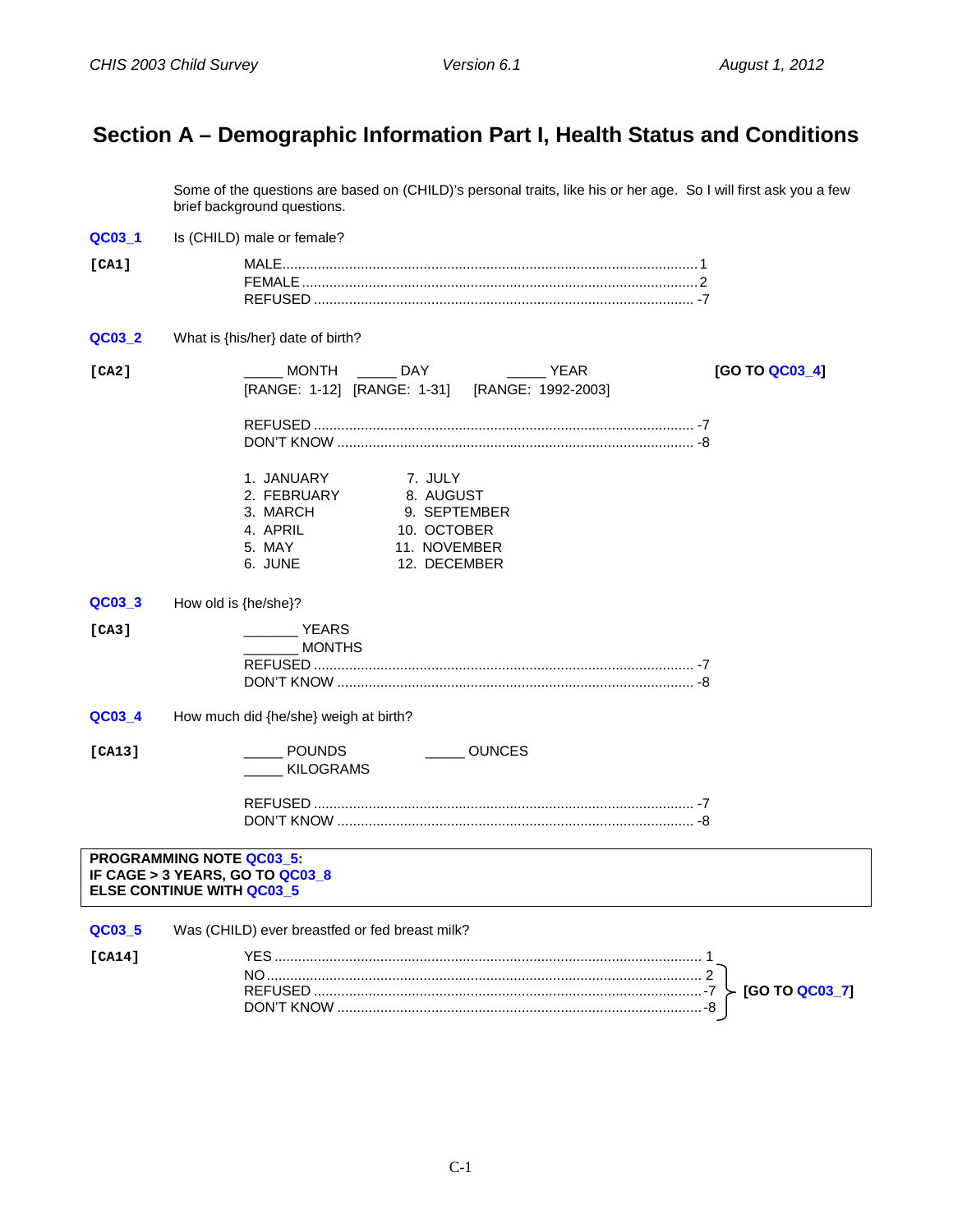<span id="page-3-3"></span><span id="page-3-2"></span><span id="page-3-1"></span><span id="page-3-0"></span>

| QC03 6  | How old was (CHILD) when {you /(CHILD)'s mother} stopped breastfeeding altogether?                                                                                                                                                                  |
|---------|-----------------------------------------------------------------------------------------------------------------------------------------------------------------------------------------------------------------------------------------------------|
| [CA15]  | <b>DAYS</b>                                                                                                                                                                                                                                         |
|         | WEEKS                                                                                                                                                                                                                                               |
|         | MONTHS                                                                                                                                                                                                                                              |
|         | VEARS                                                                                                                                                                                                                                               |
|         |                                                                                                                                                                                                                                                     |
|         |                                                                                                                                                                                                                                                     |
|         |                                                                                                                                                                                                                                                     |
| QC03_7  | How old was (CHILD) when you began giving {him/her} baby food or other solid foods? When I say solid foods<br>I mean anything other than milk, formula, juice, water, herbs or teas.                                                                |
| [CA16]  | MONTHS                                                                                                                                                                                                                                              |
|         |                                                                                                                                                                                                                                                     |
|         |                                                                                                                                                                                                                                                     |
|         |                                                                                                                                                                                                                                                     |
| QC03_8  | About how tall is (CHILD) now without shoes?                                                                                                                                                                                                        |
| [CA4]   | $\frac{1}{2}$ INCHES<br><b>EXECUTE:</b>                                                                                                                                                                                                             |
|         | _________CENTIMETERS<br><b>METERS</b>                                                                                                                                                                                                               |
|         |                                                                                                                                                                                                                                                     |
|         |                                                                                                                                                                                                                                                     |
| QC03_9  | About how much does (CHILD) weigh now without shoes?                                                                                                                                                                                                |
| [CA5]   | POUNDS                                                                                                                                                                                                                                              |
|         | ________ KILOGRAMS                                                                                                                                                                                                                                  |
|         |                                                                                                                                                                                                                                                     |
|         |                                                                                                                                                                                                                                                     |
| QC03_10 | In general, would you say (CHILD)'s health is excellent, very good, good, fair or poor?                                                                                                                                                             |
| [CA6]   |                                                                                                                                                                                                                                                     |
|         | GOOD                                                                                                                                                                                                                                                |
|         |                                                                                                                                                                                                                                                     |
|         |                                                                                                                                                                                                                                                     |
|         |                                                                                                                                                                                                                                                     |
|         |                                                                                                                                                                                                                                                     |
| QC03_11 | Does (CHILD) currently need or use medicine prescribed by a doctor, other than vitamins?                                                                                                                                                            |
|         | [IF NEEDED, SAY: "This only applies to medications prescribed by a doctor.<br>Over-the-counter medications such as cold or headache medication, or other vitamins,<br>minerals, or supplements purchased without a prescription are not included."] |
| [CA17]  |                                                                                                                                                                                                                                                     |
|         |                                                                                                                                                                                                                                                     |
|         | [GO TO QC03_14]                                                                                                                                                                                                                                     |
|         |                                                                                                                                                                                                                                                     |
|         |                                                                                                                                                                                                                                                     |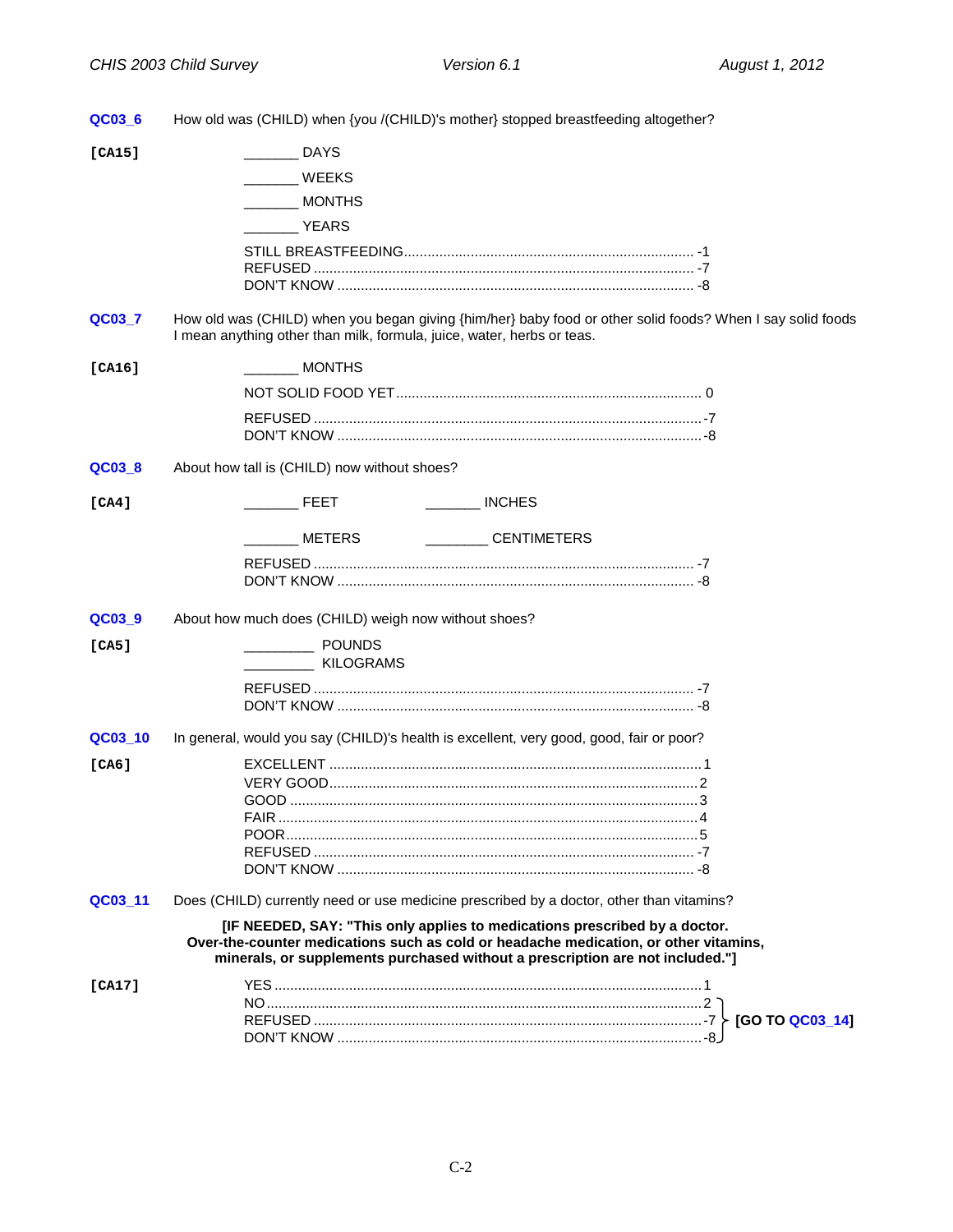| QC03_12 | Is {his/her} need for prescription medicine because of any medical, behavioral, or other health condition?                                    |
|---------|-----------------------------------------------------------------------------------------------------------------------------------------------|
| [CA18]  |                                                                                                                                               |
| QC03_13 | Is this a condition that has lasted or is expected to last for 12 months or longer?                                                           |
| [CA19]  |                                                                                                                                               |
|         | <b>PROGRAMMING NOTE QC03_14</b><br>IF CAGE<2 DO NOT READ "MENTAL HEALTH, OR EDUCATIONAL SERVICES                                              |
| QC03_14 | Does (CHILD) need or use more medical care, (mental health, or educational services) than is usual for most<br>children {his/her} age?        |
| [CA20]  |                                                                                                                                               |
| QC03_15 | Is {his / her} need for medical care, mental health or educational services because of any medical, behavioral,<br>or other health condition? |
| [CA21]  |                                                                                                                                               |
| QC03_16 | Is this a condition that has lasted or is expected to last for 12 months or longer?                                                           |
| [CA22]  |                                                                                                                                               |
| QC03_17 | Does (CHILD) need or get special therapy, such as physical, occupational or speech therapy?                                                   |
| [CA23]  |                                                                                                                                               |

QC03\_18 Is {his / her} need for special therapy because of any medical, behavioral, or other health condition?

| $C_A241$ |                                                                                                    |  |
|----------|----------------------------------------------------------------------------------------------------|--|
|          |                                                                                                    |  |
|          |                                                                                                    |  |
|          |                                                                                                    |  |
|          | <b>QC03 19</b> Is this a condition that has lasted or is expected to last for 12 months or longer? |  |

| <b>LCA25</b> |  |
|--------------|--|
|              |  |
|              |  |
|              |  |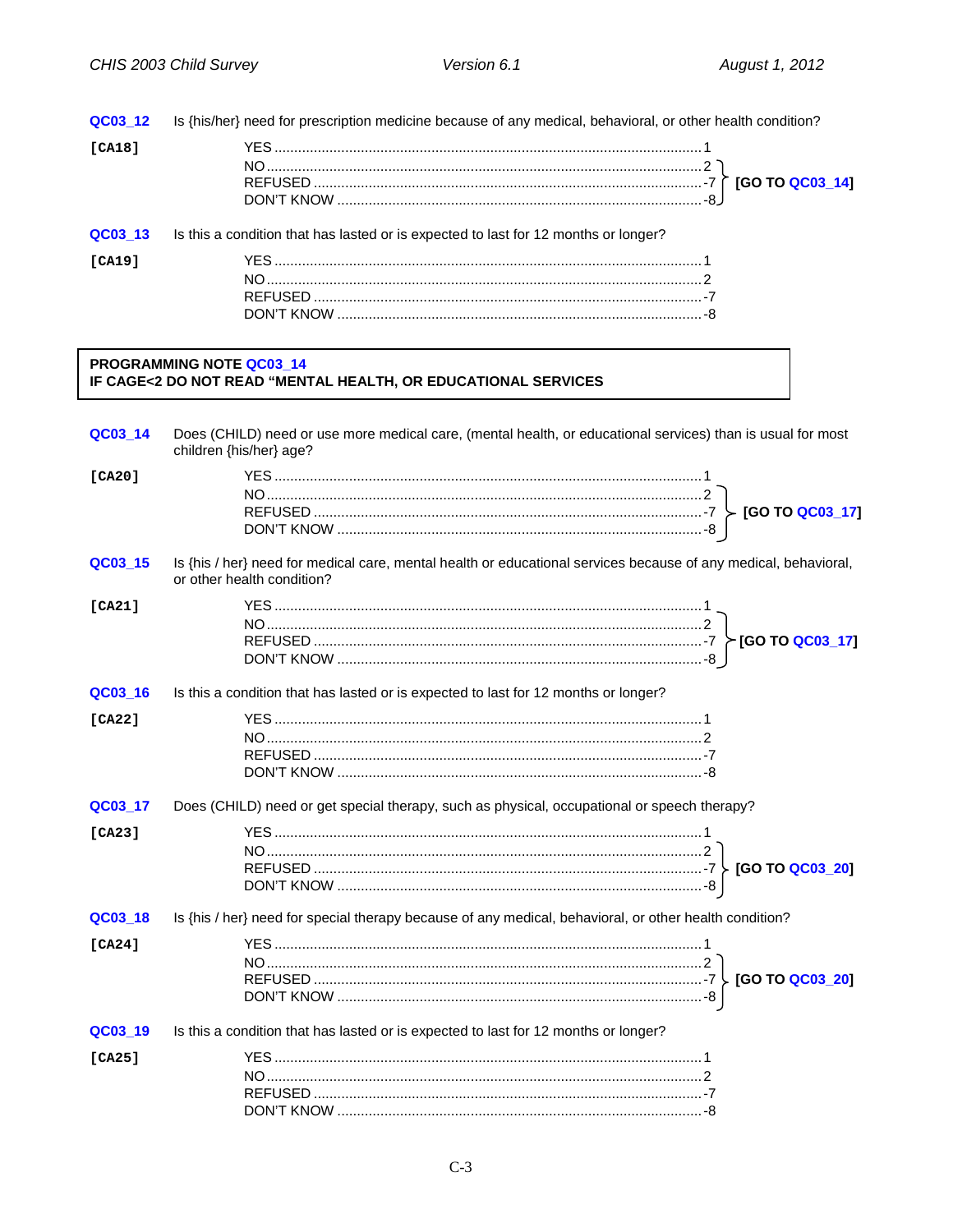| QC03_20 | Is (CHILD) limited or prevented in any way in {his/her} ability to do the things most children the same age can<br>do?                                                                                                                                                                                                                                                                                                                                                                                                                      |
|---------|---------------------------------------------------------------------------------------------------------------------------------------------------------------------------------------------------------------------------------------------------------------------------------------------------------------------------------------------------------------------------------------------------------------------------------------------------------------------------------------------------------------------------------------------|
|         | [IF NEEDED, SAY: "A child is limited or prevented when there are things that {he/she} can't<br>do as much or can't do at all that most children the same age can."]                                                                                                                                                                                                                                                                                                                                                                         |
| [CA7]   |                                                                                                                                                                                                                                                                                                                                                                                                                                                                                                                                             |
| QC03_21 | Is {his / her} limitation in abilities because of a medical, behavioral or other health condition?                                                                                                                                                                                                                                                                                                                                                                                                                                          |
| [CA26]  |                                                                                                                                                                                                                                                                                                                                                                                                                                                                                                                                             |
| QC03_22 | Is this a condition that has lasted or is expected to last for 12 months or longer?                                                                                                                                                                                                                                                                                                                                                                                                                                                         |
| [CA27]  |                                                                                                                                                                                                                                                                                                                                                                                                                                                                                                                                             |
| QC03 23 | Does (CHILD) have any kind of emotional, developmental, or behavioral problem for which {he/she} needs<br>treatment or counseling?<br>[IF NEEDED, SAY: "Treatment or Counseling include medication, therapy, or help a child may get for<br>his/her emotional, developmental, or behavioral problem. Examples of emotional problems are<br>depression or schizophrenia. Developmental problems include being slower to do new things or<br>stunted growth. Behavioral problems include aggressive behavior or Attention Deficit Disorder."] |
| [CA28]  |                                                                                                                                                                                                                                                                                                                                                                                                                                                                                                                                             |
|         | PROGRAMMING NOTE QC03_24:<br>IF CAGE <36 MONTHS, GO TO QC03_26 INTRO<br>ELSE IF CAGE≥36 MONTHS, CONTINUE WITH QC03_24                                                                                                                                                                                                                                                                                                                                                                                                                       |
| QC03 24 | Has (CHILD)'s emotional, developmental or behavioral problem lasted, or is it expected to last, for 12<br>months or longer?                                                                                                                                                                                                                                                                                                                                                                                                                 |
| [CA29]  |                                                                                                                                                                                                                                                                                                                                                                                                                                                                                                                                             |
|         | PROGRAMMING NOTE QC03_25:<br>IF CAGE <36 MONTHS, GO TO QC03_26 INTRO<br>ELSE IF CAGE≥ 36 MONTHS, CONTINUE WITH QC03_25                                                                                                                                                                                                                                                                                                                                                                                                                      |
| QC03 25 | Has a doctor or psychologist ever told you that (CHILD) has attention deficit disorder, ADD or ADHD?                                                                                                                                                                                                                                                                                                                                                                                                                                        |
| [CA11]  |                                                                                                                                                                                                                                                                                                                                                                                                                                                                                                                                             |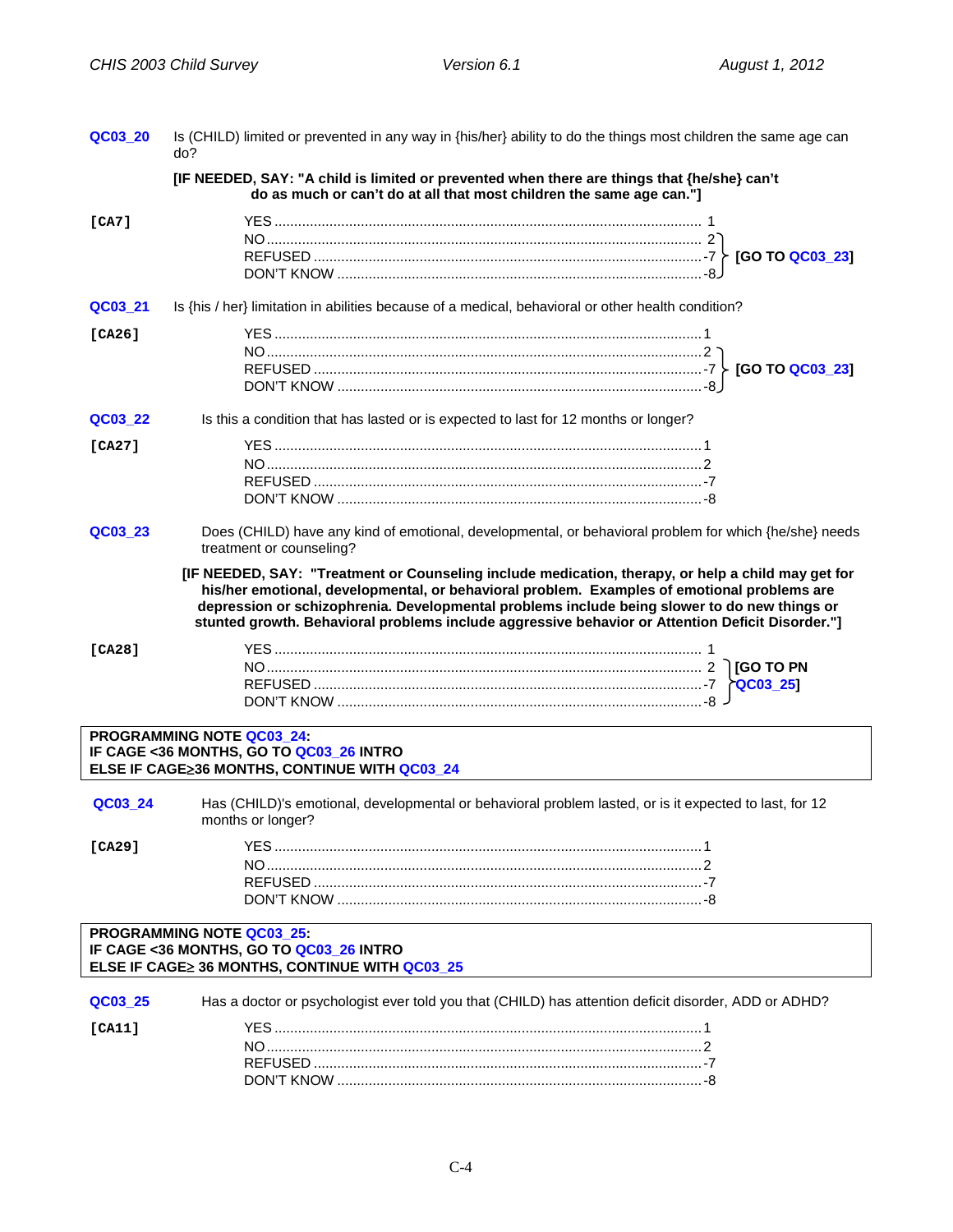<span id="page-6-0"></span>

| QC03 26 | Has a doctor ever told you that (CHILD) has asthma?                                                                               |
|---------|-----------------------------------------------------------------------------------------------------------------------------------|
| [CA12]  | [GO TO CA35]                                                                                                                      |
| QC03 27 | How old was (CHILD) when you were first told by a doctor that {he /she} had asthma?<br>[IF NEEDED, SAY "Your best guess is fine"] |
| [CA30]  | AGE IN YEARS                                                                                                                      |
| QC03 28 | Does (CHILD) still have asthma?                                                                                                   |
| [CA31]  |                                                                                                                                   |
| QC03 29 | During the past 12 months, has {he/she} had an episode of asthma or an asthma attack?                                             |
| [CA32]  |                                                                                                                                   |

# PROGRAMMING NOTE QC03\_30:<br>IF QC03\_28 =2, -7, or −8 <u>AND</u> CA29=2, -7, or −8 GO TO QC03\_34<br>ELSE CONTINUE WITH QC03\_30

| QC03 30 | During the past 12 months, how often has (CHILD) had asthma symptoms such as coughing, wheezing, |
|---------|--------------------------------------------------------------------------------------------------|
|         | shortness of breath, chest tightness or phlegm? Would you say:                                   |

| [CA12B] |  |
|---------|--|
|         |  |
|         |  |
|         |  |
|         |  |
|         |  |
|         |  |
|         |  |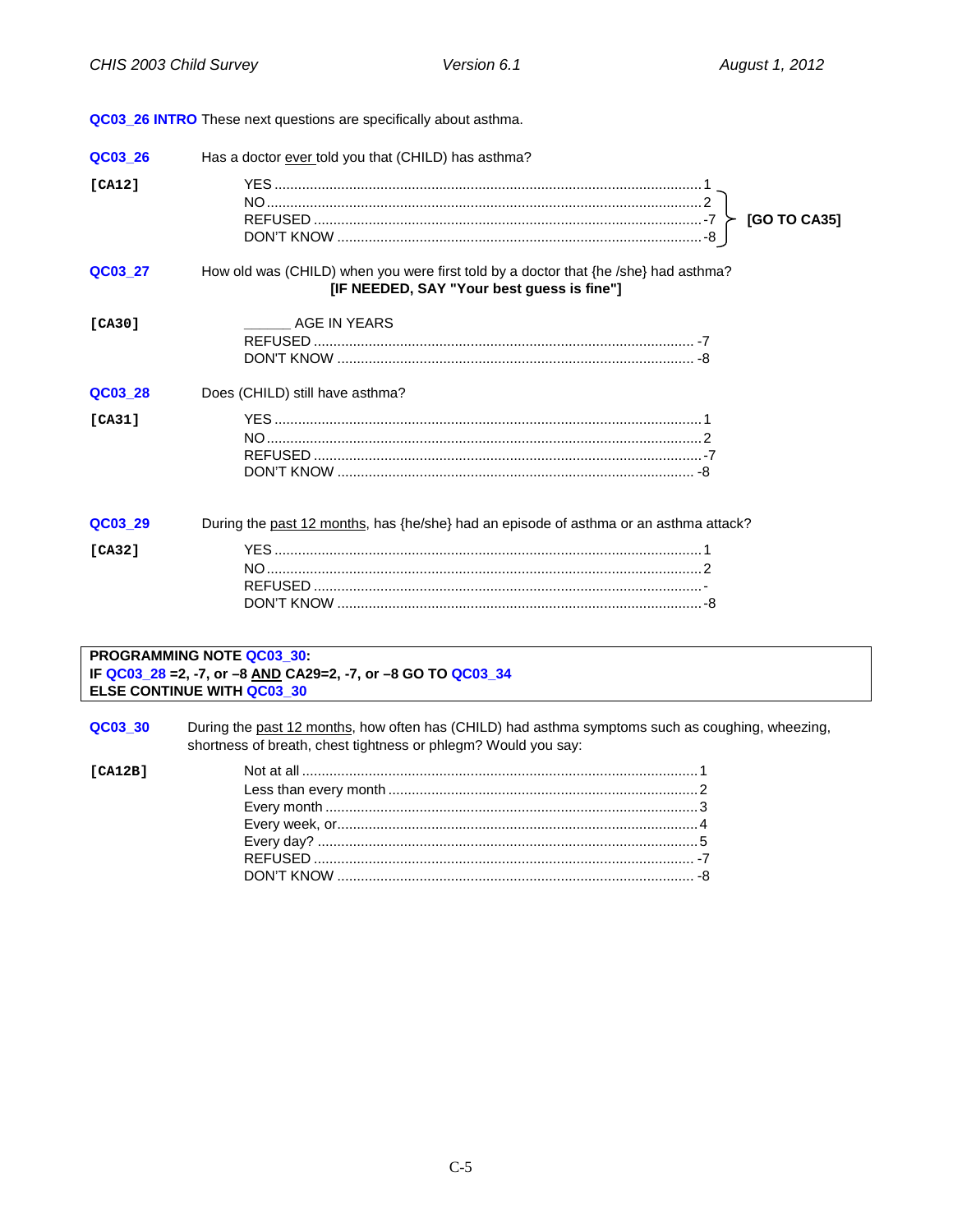| QC03_31 | During the past 12 months, has (CHILD) had to visit a hospital emergency room or urgent care clinic<br>because of {his / her} asthma?                                                                                                         |  |
|---------|-----------------------------------------------------------------------------------------------------------------------------------------------------------------------------------------------------------------------------------------------|--|
| [CA33]  |                                                                                                                                                                                                                                               |  |
| QC03_32 | Is (CHILD) now taking a daily medication to control {his / her} asthma that was prescribed or given to you<br>by a doctor?                                                                                                                    |  |
| [CA12A] |                                                                                                                                                                                                                                               |  |
| QC03_33 | During the past 12 months, how many days of day care or school did (CHILD) miss due to asthma?                                                                                                                                                |  |
| [CA34]  | NUMBER OF DAYS<br>NOT APPLICABLE (CHILD NOT IN DAYCARE OR SCHOOL)  93                                                                                                                                                                         |  |
| QC03_34 | Has a doctor or other health professional ever given you an asthma management plan for {CHILD}?                                                                                                                                               |  |
|         | [IF NEEDED, SAY "An asthma management plan is a printed form that tells when to change the amount<br>or type of medicine, when to call the doctor for advice, and when to go to the emergency room"]<br>[INCLUDE NURSES AND ASTHMA EDUCATORS] |  |
| [CA35]  |                                                                                                                                                                                                                                               |  |
| QC03 35 | During the past 12 months, has (CHILD) had a wheezing or whistling sound in {his/her} chest?                                                                                                                                                  |  |
| [CA36]  |                                                                                                                                                                                                                                               |  |
| QC03_36 | During the past 12 months, how many attacks of wheezing or whistling has {he/she} had in {his/her} chest?                                                                                                                                     |  |
| [CA37]  | <b>ATTACKS</b>                                                                                                                                                                                                                                |  |
| QC03_37 | During the past 12 months, how many times have you sought any medical help for this breathing problem?                                                                                                                                        |  |
| [CA38]  | TIMES [HR: 1-365]                                                                                                                                                                                                                             |  |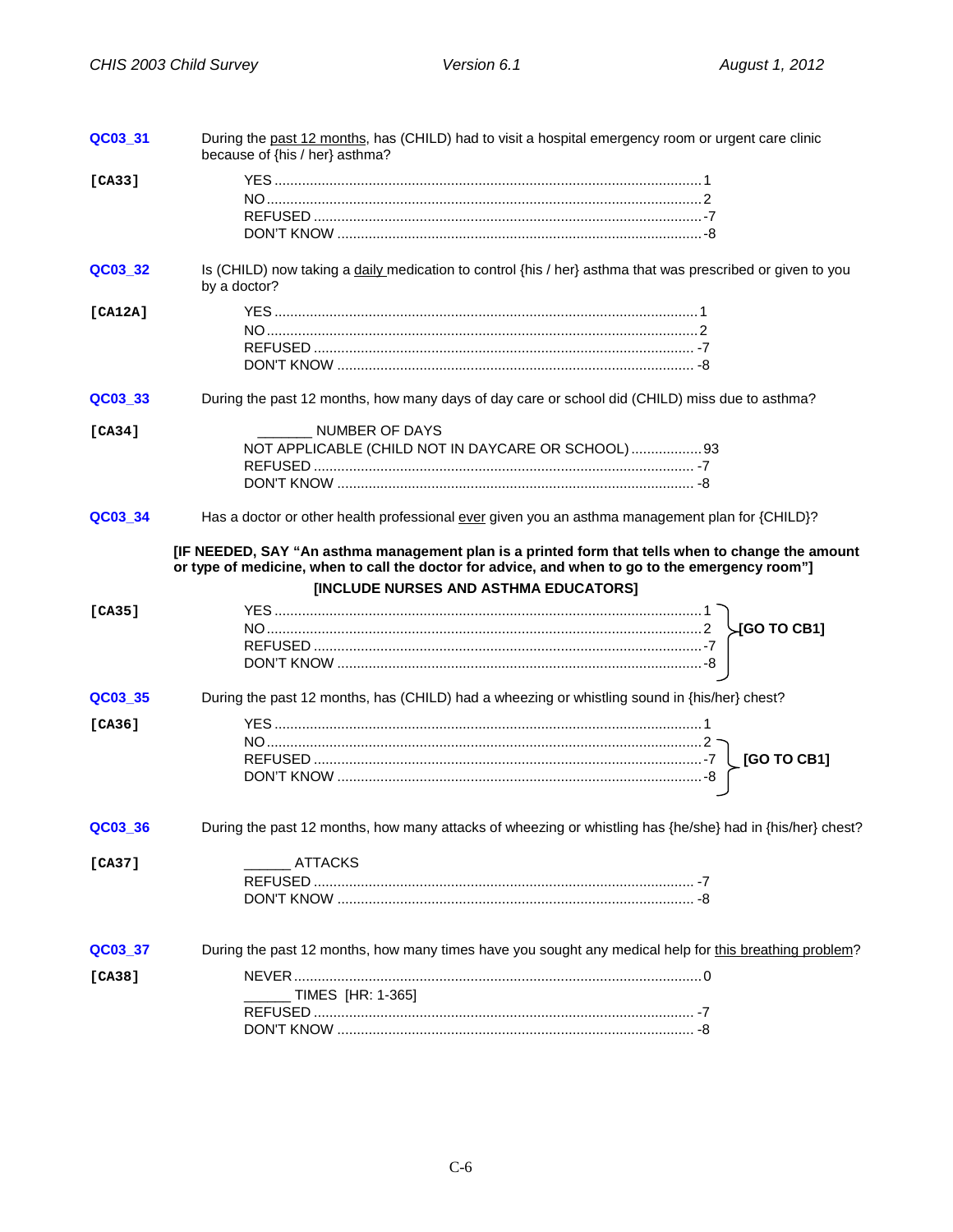| QC03 38 | During the past 12 months, how many days of day care or school did {he/she} miss due to this breathing<br>problem? |  |
|---------|--------------------------------------------------------------------------------------------------------------------|--|
| [CA39]  | NUMBER OF DAYS                                                                                                     |  |
|         |                                                                                                                    |  |
|         |                                                                                                                    |  |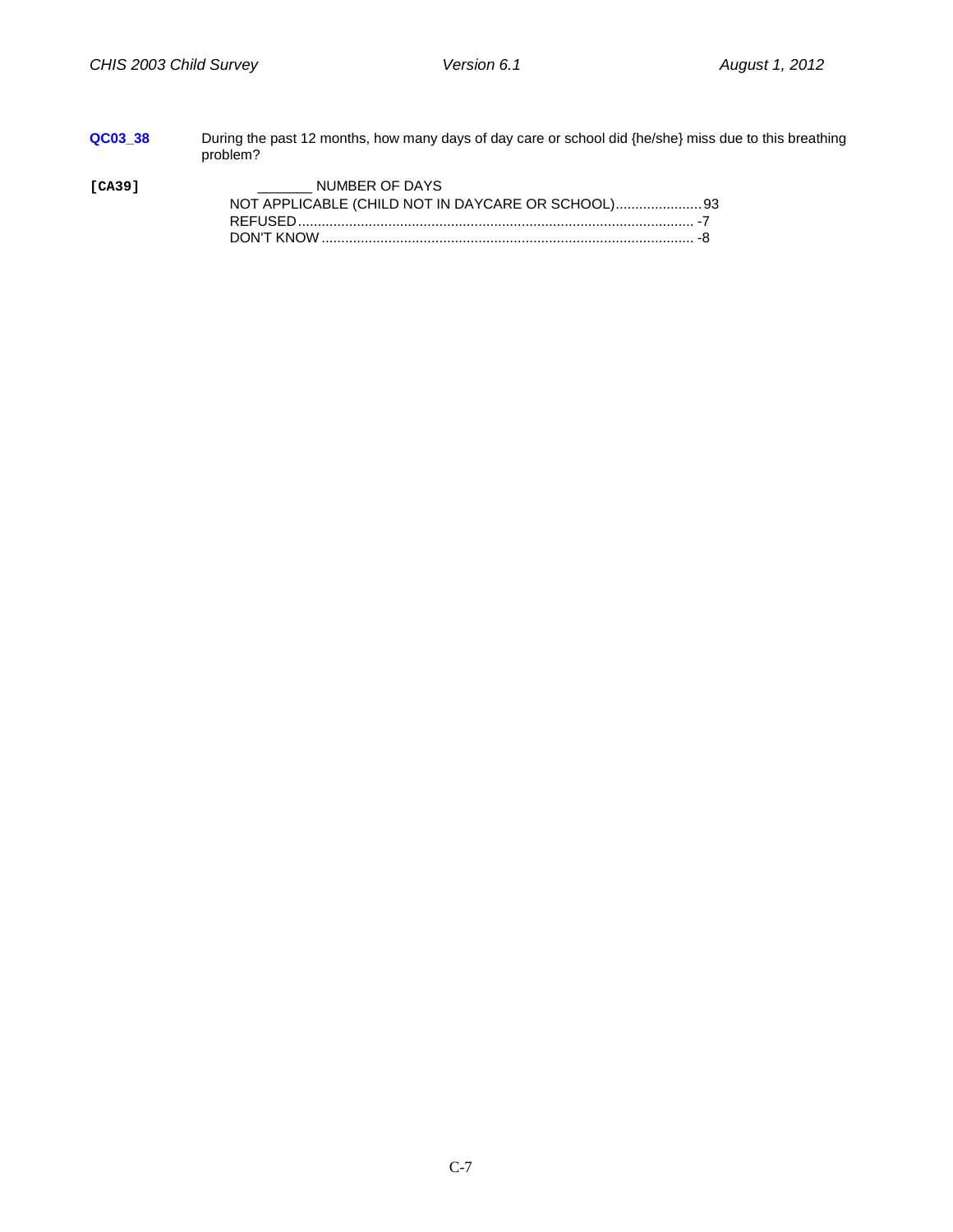## **Section B – Injuries and Injury Prevention**

<span id="page-9-1"></span><span id="page-9-0"></span>

| QC03_39                             | Turning to injuries, during the past 12 months, was (CHILD) injured seriously enough that {he/she} got<br>medical advice or treatment?                                       |
|-------------------------------------|------------------------------------------------------------------------------------------------------------------------------------------------------------------------------|
| [CH1]                               | <b>IGO TO</b>                                                                                                                                                                |
| QC03_40                             | How many times did that happen during the past 12 months? That (CHILD AGE/NAME/SEX) was injured<br>seriously enough that {he/she/he or she} got medical advice or treatment? |
| [CB2]                               | <b>TIMES</b>                                                                                                                                                                 |
|                                     |                                                                                                                                                                              |
| <b>ELSE DISPLAY "most serious."</b> | PROGRAMMING NOTE QC03_41: IF QC03_40 = 0, SKIP TO QC03_43;<br>ELSE CONTINUE WITH QC03_41; IF QC03_40 = 1, DO NOT DISPLAY "most serious";                                     |
|                                     |                                                                                                                                                                              |
| QC03_41                             | What was the cause of the (most serious) injury?                                                                                                                             |
| [CB3]                               |                                                                                                                                                                              |
|                                     |                                                                                                                                                                              |
|                                     |                                                                                                                                                                              |
|                                     |                                                                                                                                                                              |
|                                     |                                                                                                                                                                              |
|                                     |                                                                                                                                                                              |
|                                     |                                                                                                                                                                              |
|                                     |                                                                                                                                                                              |
|                                     |                                                                                                                                                                              |
|                                     |                                                                                                                                                                              |
|                                     |                                                                                                                                                                              |
| QC03_42                             | Did (CHILD) reduce {his/her/his or her} physical activity for some period of time because of this injury?                                                                    |
| [CB5]                               |                                                                                                                                                                              |
|                                     |                                                                                                                                                                              |
|                                     |                                                                                                                                                                              |
|                                     |                                                                                                                                                                              |
|                                     |                                                                                                                                                                              |
|                                     | <b>PROGRAMMING NOTE QC03 43</b>                                                                                                                                              |
|                                     | IF CAGE <4 YEARS, GO TO QC03_45 INTRO;<br>ELSE IF CAGE >= 4 YEARS, CONTINUE WITH QC03_43                                                                                     |
|                                     |                                                                                                                                                                              |

<span id="page-9-2"></span>

| QC03 43 | Has (CHILD) ridden a bike in the past year?                                                                                                                                                                                                                                                                                                                                                   |  |
|---------|-----------------------------------------------------------------------------------------------------------------------------------------------------------------------------------------------------------------------------------------------------------------------------------------------------------------------------------------------------------------------------------------------|--|
| ICB6    |                                                                                                                                                                                                                                                                                                                                                                                               |  |
|         |                                                                                                                                                                                                                                                                                                                                                                                               |  |
|         |                                                                                                                                                                                                                                                                                                                                                                                               |  |
|         | $\begin{minipage}{0.5\textwidth} \begin{tabular}{ l l l } \hline \textbf{0.01} & \textbf{0.01} & \textbf{0.01} & \textbf{0.01} & \textbf{0.01} & \textbf{0.01} & \textbf{0.01} & \textbf{0.01} & \textbf{0.01} & \textbf{0.01} & \textbf{0.01} & \textbf{0.01} & \textbf{0.01} & \textbf{0.01} & \textbf{0.01} & \textbf{0.01} & \textbf{0.01} & \textbf{0.01} & \textbf{0.01}$<br>DON'T KNOW |  |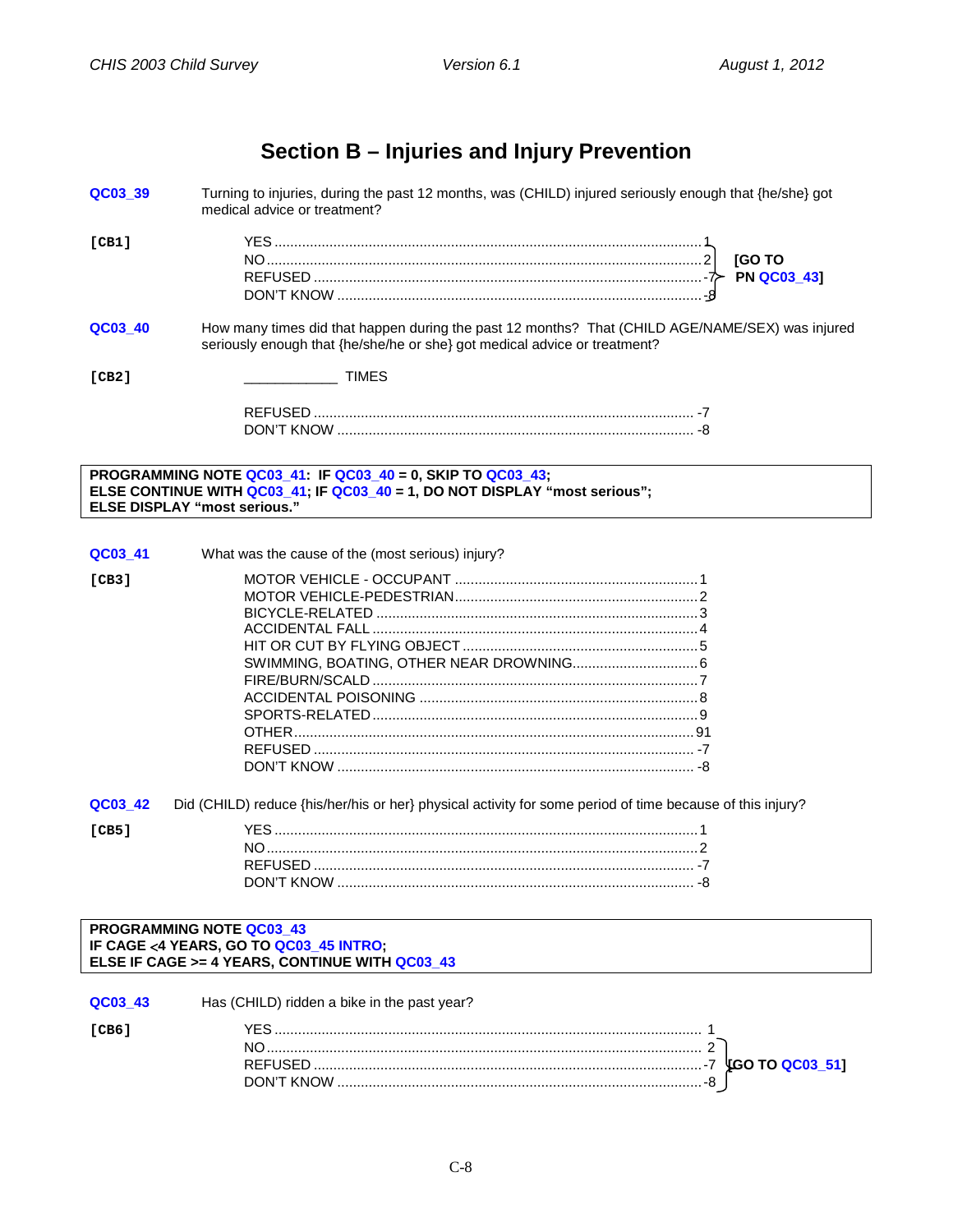<span id="page-10-0"></span>

| QC03_44 | How often does {he/she} wear a helmet when riding a bicycle? Would you say                                                                       |
|---------|--------------------------------------------------------------------------------------------------------------------------------------------------|
| [CB7]   | (GO TO QC03_51)                                                                                                                                  |
|         | QC03_45 INTRO I am going to read a list of things parents sometimes do to make their home safer for infants and young<br>children. Have you ever |
| QC03_45 | Put up baby gates for stairs or doors, window guards or other barriers?                                                                          |
| [CB10]  |                                                                                                                                                  |
| QC03_46 | Put locks or safety latches on cabinets where things like cleaning supplies are kept?                                                            |
| [CH1]   |                                                                                                                                                  |
| QC03_47 | Put padding around sharp edges such as coffee tables or fireplaces?                                                                              |
| [CB12]  |                                                                                                                                                  |
| QC03_48 | Covered electrical outlets so your child could not insert {his/her} fingers or other things?                                                     |
| [CB13]  |                                                                                                                                                  |
| QC03_49 | Turned down the temperature of the hot water heater?                                                                                             |
| [CH14]  |                                                                                                                                                  |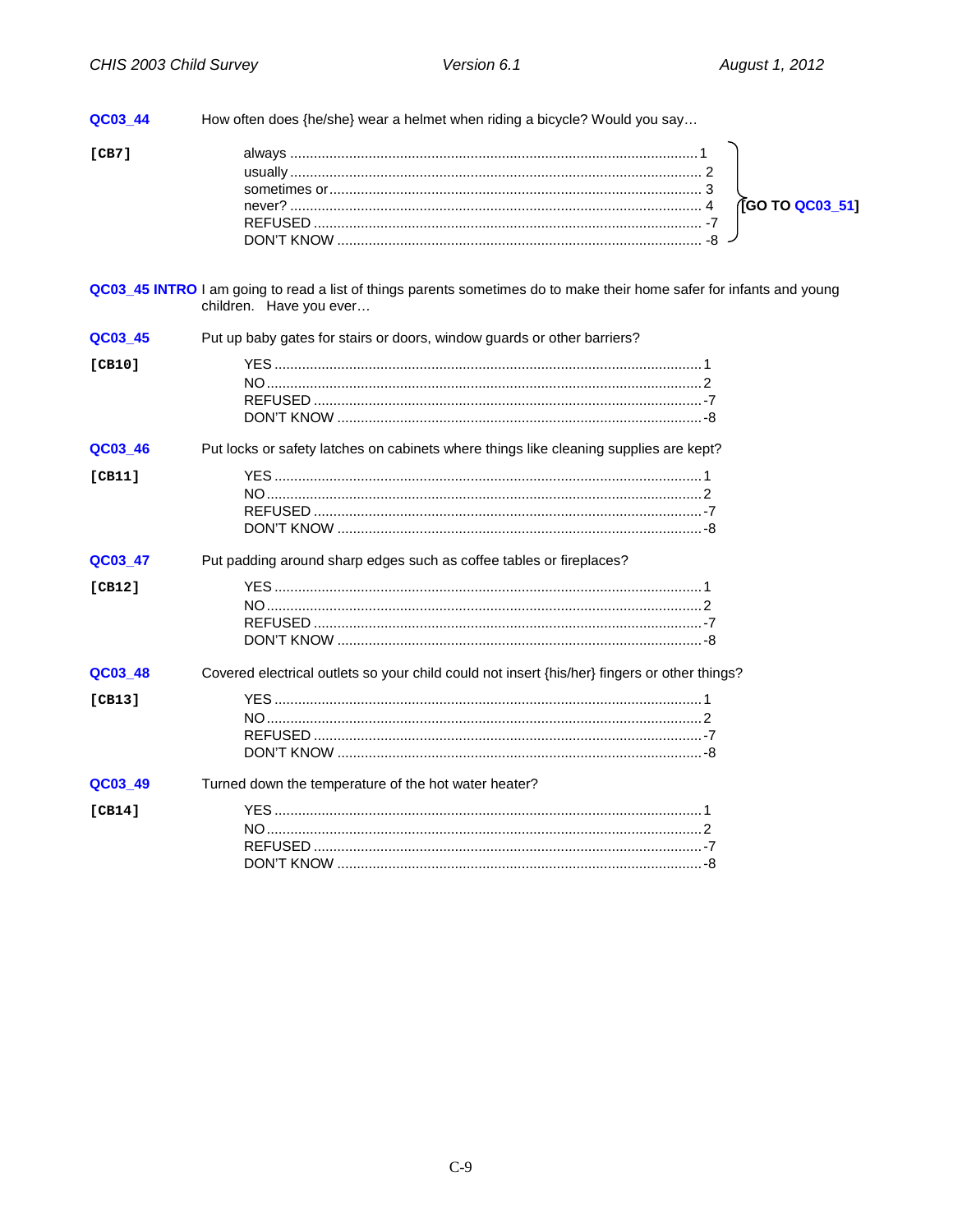## Section C - Dental Health and Health Behaviors

#### <span id="page-11-2"></span><span id="page-11-1"></span><span id="page-11-0"></span>PROGRAMMING NOTE QC03\_50: IF CAGE > 2 YEARS, GO TO QC03\_51 **ELSE CONTINUE WITH QC03 50** QC03 50 These questions are about (CHILD)'s dental health. Does (CHILD) have any teeth yet?  $[CC1]$ {These next questions are about (CHILD)'s dental health.} About how long has it been since your child last QC03\_51 visited a dentist or a dental clinic? Include dental hygienists and all types of dental specialists.  $[CC5]$ QC03 52 Is there a particular dentist or place you usually go to for (CHILD)'s dental care?  $ICC161$ QC03 53 During the past 12 months, was there any time your child needed dental care, but you could not afford it?  $ICC171$ [GO TO **PN** QC03 551 Did {he/she} need a check-up, or did {he/she} have a dental problem? QC03 54  $ICCG1$ **PROGRAMMING NOTE QC03 55:** IF CAGE<5 YEARS, GO TO QC03 57 ELSE IF CAGE ≥5 YEARS, CONTINUE WITH QC03\_55 During the past 12 months, did {he/she} miss any time from school because of a dental problem? Do not QC03\_55 count time missed for cleaning or a check-up.  $[CC18]$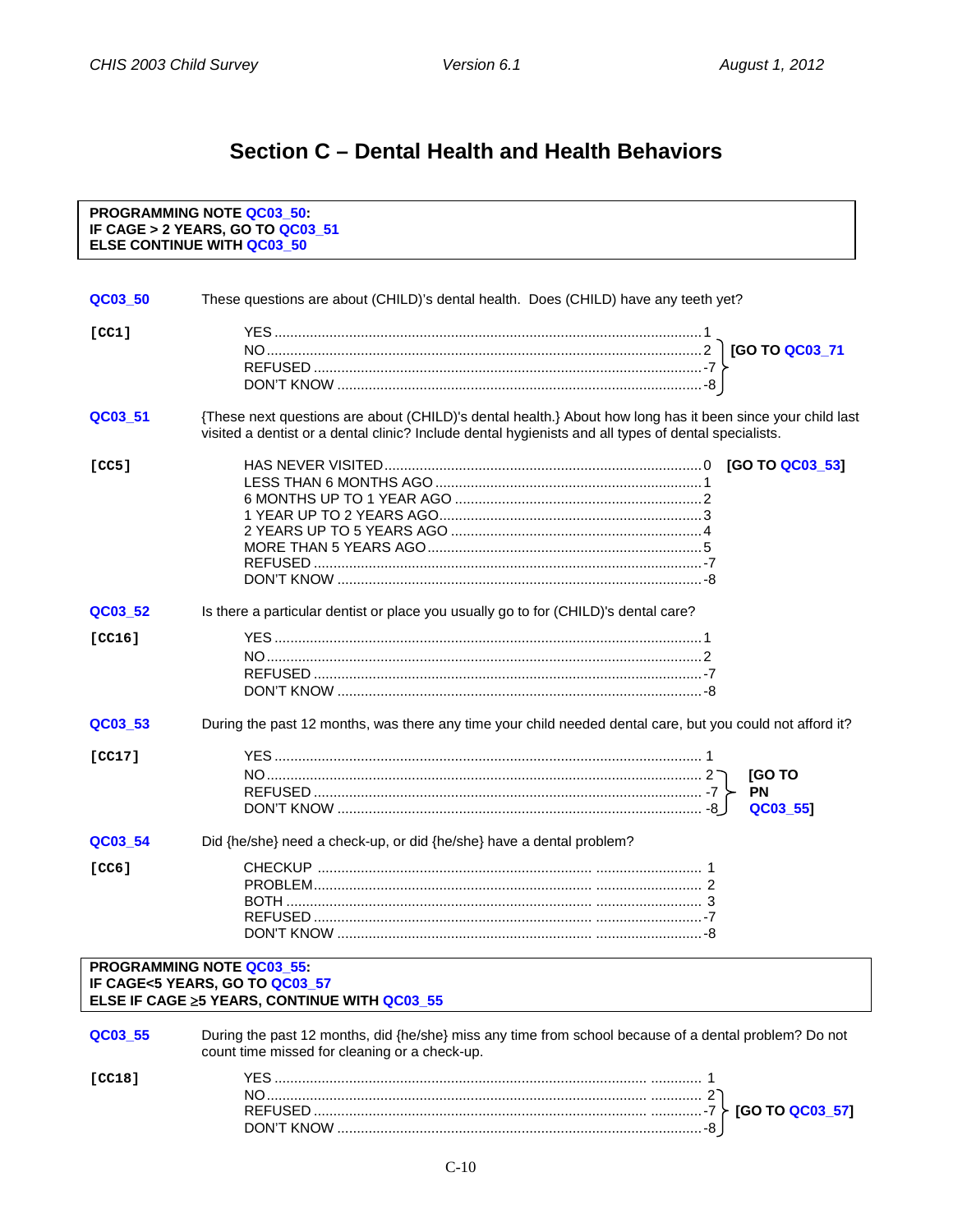<span id="page-12-0"></span>

| QC03_56 | How many days of school did (CHILD) miss because of dental problems?                                                                                                                                                                                                                                                                                                                                                                                                                                                                                        |
|---------|-------------------------------------------------------------------------------------------------------------------------------------------------------------------------------------------------------------------------------------------------------------------------------------------------------------------------------------------------------------------------------------------------------------------------------------------------------------------------------------------------------------------------------------------------------------|
| [CC19]  | <b>DAYS</b>                                                                                                                                                                                                                                                                                                                                                                                                                                                                                                                                                 |
| QC03_57 | Do you now have any type of insurance that pays for part or all of (CHILD)'s dental care?                                                                                                                                                                                                                                                                                                                                                                                                                                                                   |
|         | [IF NEEDED, PROBE: "Your insurance may be dental insurance, prepaid dental plans such as HMOs, or<br>government programs such as Medi-cal or Healthy Families. Do not include free programs."]                                                                                                                                                                                                                                                                                                                                                              |
| [CC7A]  | <b>[GOTO</b><br><b>PN</b><br>QC03_59]                                                                                                                                                                                                                                                                                                                                                                                                                                                                                                                       |
| QC03_58 | Who pays for this dental insurance, not counting co-pays or deductibles you may have?<br>RESPONDENT'S CURRENT OR FORMER EMPLOYER OR UNION2<br>SPOUSE'S CURRENT OR FORMER EMPLOYER OR UNION 3<br>OTHER GOVERNMENT DENTAL PROGRAM (E.G., HEALTHY KIDS IN SANTA<br>CLARA AND SF COUNTIES, HEALTHY SMILES IN ALAMEDA COUNTY)8<br>PROGRAMMING NOTE QC03_59:<br>ASK QC03 59 ONLY AS CONFIRMATORY QUESTION FOR THOSE WHO SAID THEIR CHILD HAD NO DENTAL<br><b>INSURANCE BUT SAID THEY HAD MEDI-CAL FOR HEALTH INSURANCE</b><br>ELSE GO TO PROGRAMMING NOTE QC03_60 |
| QC03 59 | Earlier we learned that (CHILD) is covered by Medi-Cal. Does Medi-Cal cover dental care for {him/her}?                                                                                                                                                                                                                                                                                                                                                                                                                                                      |
| [CC21]  | QC03_61]<br>-8- DON'T KNOW                                                                                                                                                                                                                                                                                                                                                                                                                                                                                                                                  |
|         | <b>PROGRAMMING NOTE QC03_60:</b><br>ASK QC03_60 ONLY AS CONFIRMATORY QUESTION FOR THOSE WHO SAID THEY/THEIR CHILD HAD NO DENTAL<br>INSURANCE BUT SAID THEY HAD "HEALTHY FAMILIES" FOR HEALTH INSURANCE<br>ELSE GO TO QC03_61 PROGRAMMING NOTE                                                                                                                                                                                                                                                                                                               |
| QC03_60 | Earlier we learned that (CHILD) is covered by the Healthy Families Program. Does Healthy Families cover<br>dental care for {him/her}?                                                                                                                                                                                                                                                                                                                                                                                                                       |
| [CC22]  |                                                                                                                                                                                                                                                                                                                                                                                                                                                                                                                                                             |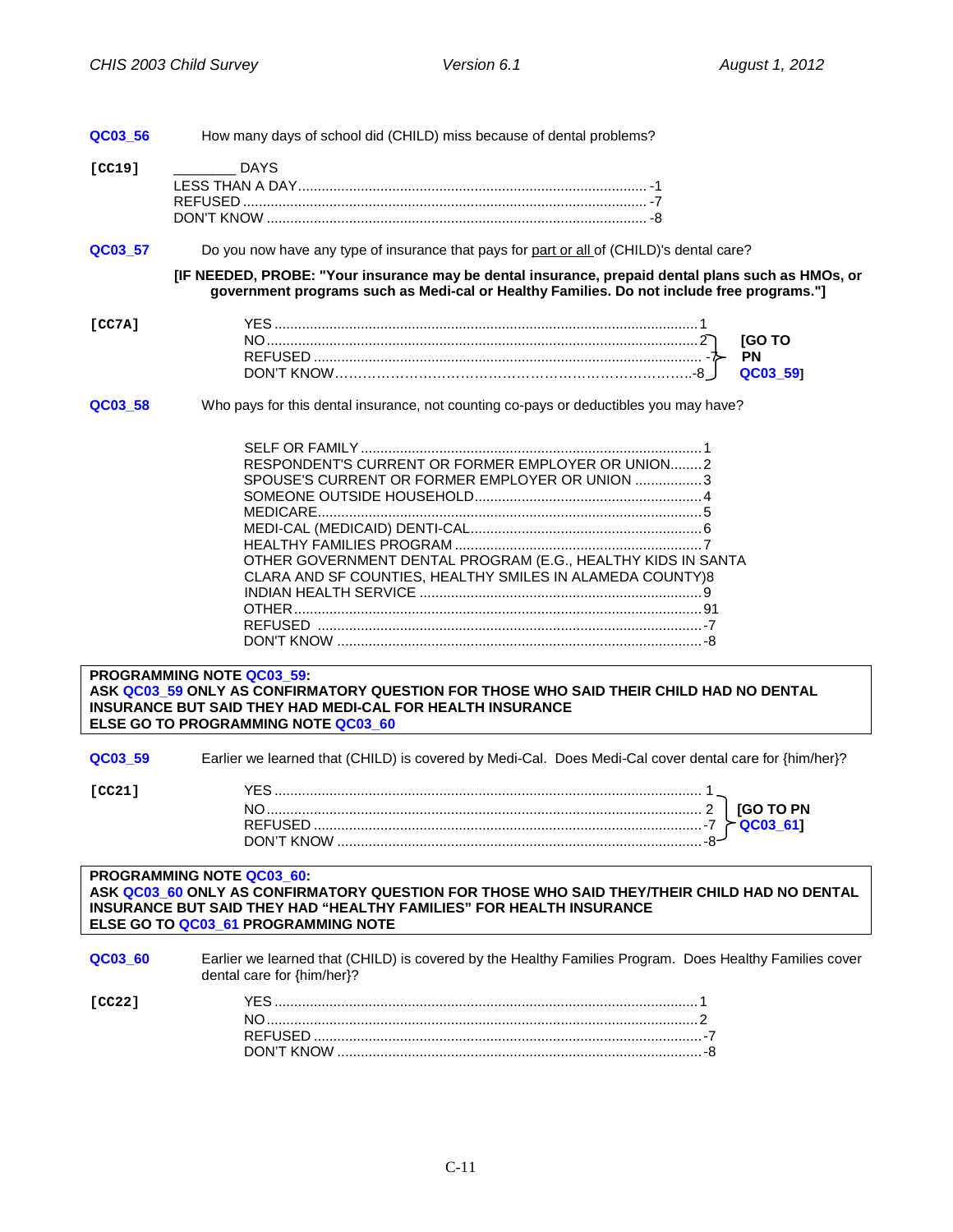<span id="page-13-0"></span>

| <b>PROGRAMMING NOTE QC03 61:</b><br>IF CAGE < 2 YEARS, GO TO QC03_71;<br><b>ELSE CONTINUE WITH QC03 61</b> |                                                                                                                                                                                                                                                         |  |
|------------------------------------------------------------------------------------------------------------|---------------------------------------------------------------------------------------------------------------------------------------------------------------------------------------------------------------------------------------------------------|--|
| QC03_61                                                                                                    | Now I'm going to ask you some questions about the foods your child ate yesterday, including both meals<br>and snacks. Yesterday, how many glasses or small cartons of milk did {he/she} drink?                                                          |  |
| [CC11]                                                                                                     | GLASSES                                                                                                                                                                                                                                                 |  |
| QC03_62                                                                                                    | Yesterday, how many glasses or cans of soda (such as Coke) or other sweetened drinks (such as fruit<br>punch or Sunny Delight) did {he/she} drink? Do not count diet and sugar-free drinks.                                                             |  |
| [CC12]                                                                                                     | GLASSES, CANS OR BOTTLES                                                                                                                                                                                                                                |  |
| QC03_63                                                                                                    | Yesterday, how many glasses or small cartons of 100% juice (such as orange or apple juice) did {he/she}<br>drink? Do not count the drinks you counted before.                                                                                           |  |
| [CC10]                                                                                                     | <b>GLASSES</b>                                                                                                                                                                                                                                          |  |
| QC03_64                                                                                                    | Yesterday, how many servings of fruit, such as an apple or a banana did {he/she} have?                                                                                                                                                                  |  |
|                                                                                                            | [IF NEEDED, SAY: "Servings" are self-defined. A serving is the child's regular portion of this food."]                                                                                                                                                  |  |
| [CC13]                                                                                                     | [HR: 0-20; SR: 0-9]<br>SERVINGS                                                                                                                                                                                                                         |  |
| QC03_65                                                                                                    | Yesterday, how many servings of French fries or other fried potato did {he/she} have, not including potato<br>chips?                                                                                                                                    |  |
| [CC14]                                                                                                     | SERVINGS                                                                                                                                                                                                                                                |  |
| QC03_66                                                                                                    | Yesterday, how many servings of vegetables like corn, green beans, green salad, or other vegetables did<br>{he/she} have?                                                                                                                               |  |
| [CC15]                                                                                                     | SERVINGS<br>[HR: 0-20; SR: 0-4]                                                                                                                                                                                                                         |  |
| QC03_67                                                                                                    | Yesterday, how many times did {he/she} eat fast food? Include fast food meals eaten at school or at home,<br>or at fast food restaurants, carryout or drive thru.<br>[IF NEEDED, SAY: "Such as food you get at McDonald's, Burger King, or Taco Bell."] |  |
| [CC23]                                                                                                     | <b>TIMES</b><br>[HR: 0-20; SR: 0-4]                                                                                                                                                                                                                     |  |
|                                                                                                            |                                                                                                                                                                                                                                                         |  |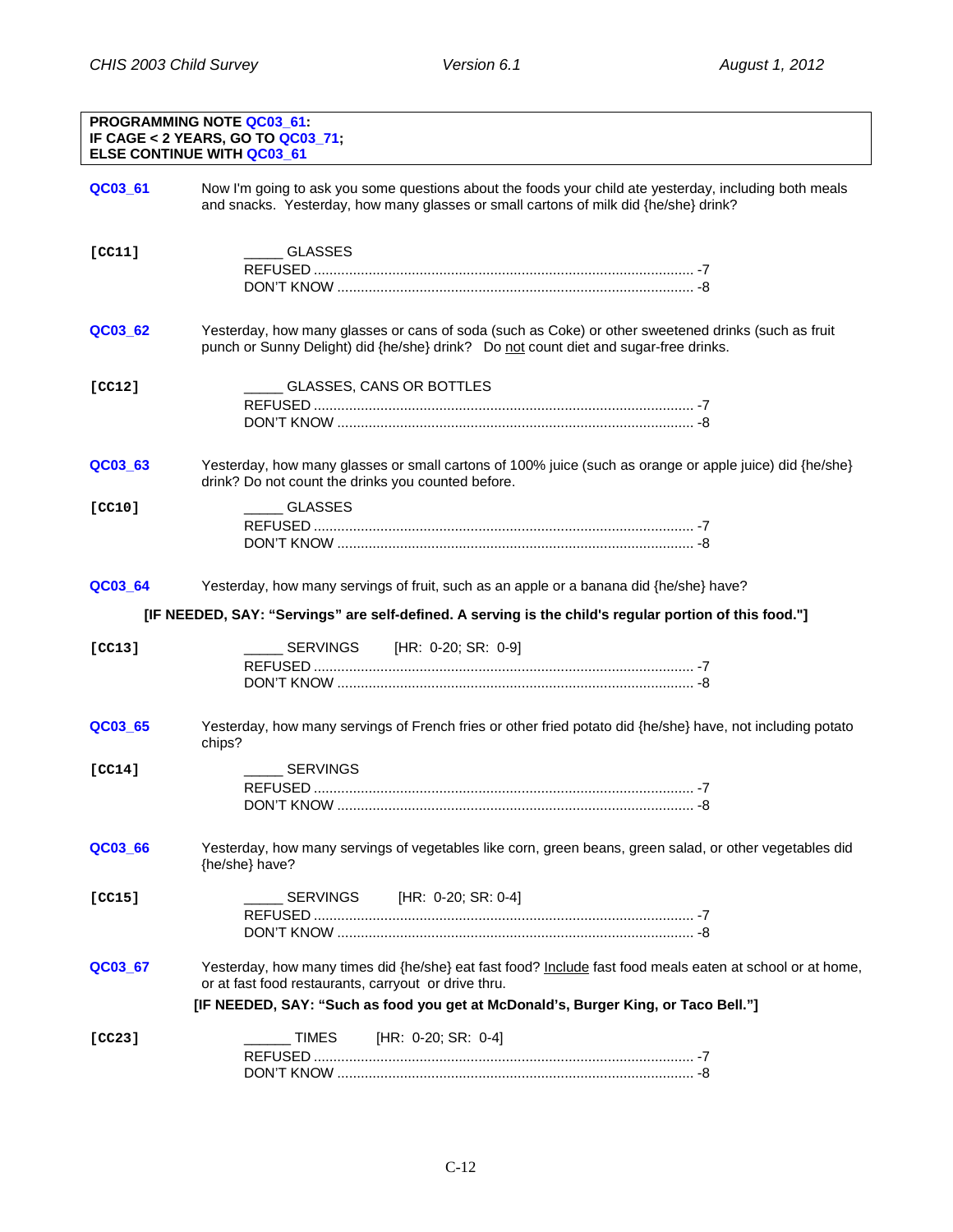<span id="page-14-0"></span>

| QC03 68                         | Yesterday, how many servings of high sugar foods such as cookies, candy, doughnuts, pastries, cake or<br>popsicles did {he/she} have?   |
|---------------------------------|-----------------------------------------------------------------------------------------------------------------------------------------|
| [CC24]                          | SERVINGS<br>[HR: 0-20; SR: 0-4]                                                                                                         |
| <b>IF CAGE≤4, GO TO QC03 71</b> | <b>PROGRAMMING NOTE QC03 69:</b><br><b>ELSE CONTINUE WITH QC03 69</b>                                                                   |
| QC03 69                         | About how physically active is (CHILD) compared to other children {his/her} age. Would you say                                          |
| [CC25]                          |                                                                                                                                         |
| QC03_70                         | In the past week, how many days did {he/she} play actively enough to make {him/her} breathe hard, or<br>make {his/her} heart beat fast? |
| [CC26]                          | ____________ DAYS [RANGE: 0-7]                                                                                                          |
|                                 |                                                                                                                                         |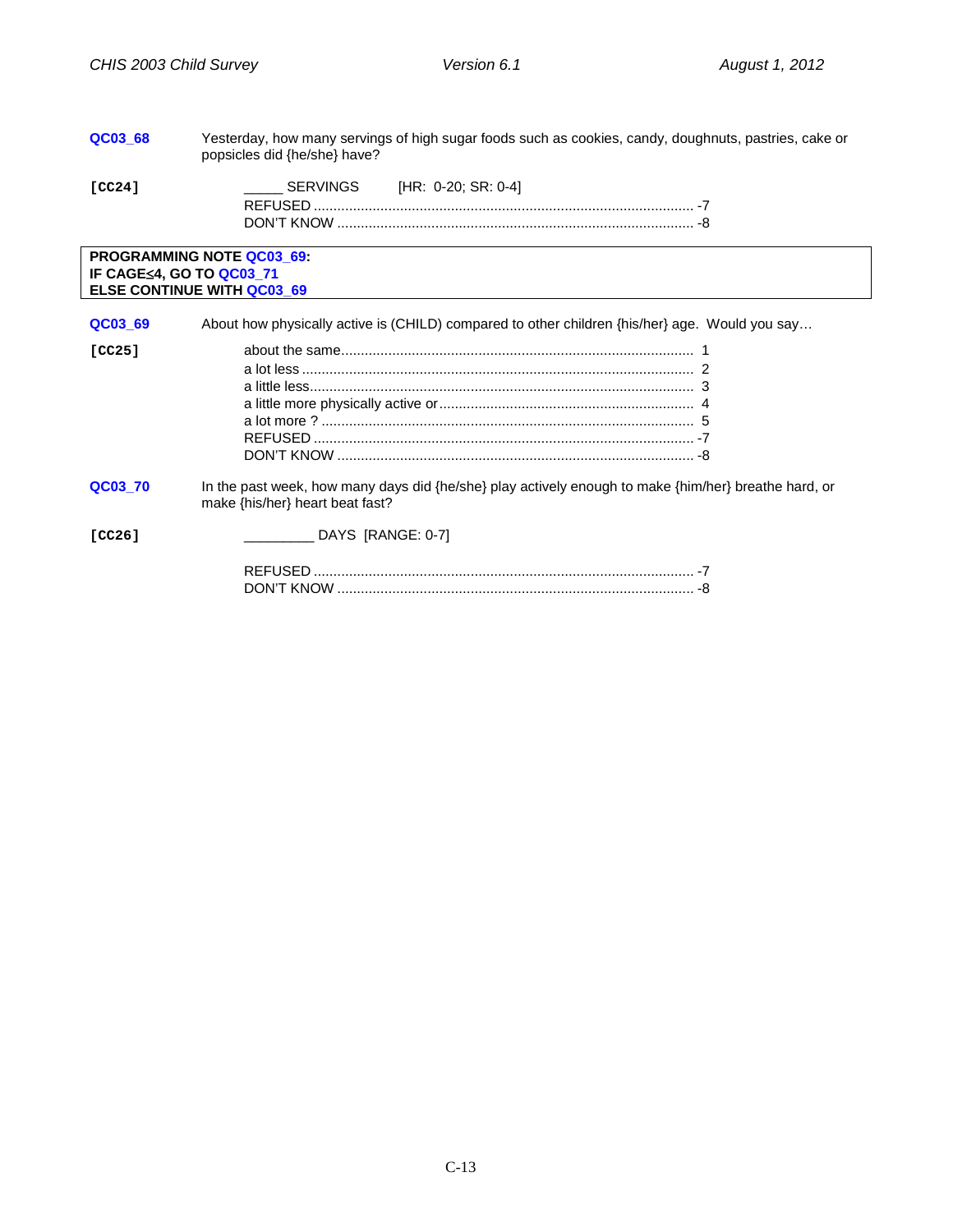## **Section D – Access and Utilization**

<span id="page-15-1"></span><span id="page-15-0"></span>

| QC03_71                                                                                                                                    | The next questions are about where (CHILD) goes for health care. Is there a place you USUALLY take<br>{him/her} to when {he/she} is sick or you need advice about {his/her} health?                                                                                                                               |  |
|--------------------------------------------------------------------------------------------------------------------------------------------|-------------------------------------------------------------------------------------------------------------------------------------------------------------------------------------------------------------------------------------------------------------------------------------------------------------------|--|
| [CD1]                                                                                                                                      |                                                                                                                                                                                                                                                                                                                   |  |
| doctor's office";                                                                                                                          | <b>PROGRAMMING NOTE QC03 72:</b><br>IF QC03_71 = (1, 5, -7 OR -8), SAY "What kind of place do you take {him/her/him or her} to most often—a medical<br>ELSE IF QC03_71 = 3 DISPLAY "Is his {his/her/his or her} doctor in a private doctor's office";<br>ELSE IF QC03_71 = 4, FILL QC03_73=1 AND SKIP TO QC03_76; |  |
|                                                                                                                                            |                                                                                                                                                                                                                                                                                                                   |  |
| QC03 72                                                                                                                                    | {Is {his/her} doctor in a private / What kind of place do you take {him/her} to most often -- a medical}<br>doctor's office, a clinic or hospital clinic, an emergency room, or some other place?                                                                                                                 |  |
| [CD3]                                                                                                                                      |                                                                                                                                                                                                                                                                                                                   |  |
| QC03_73                                                                                                                                    | A personal doctor or nurse is a health professional who knows your child well and is familiar with your<br>child's history. Is there one person you think of as your child's personal doctor or nurse?                                                                                                            |  |
| [CD24]                                                                                                                                     |                                                                                                                                                                                                                                                                                                                   |  |
| QC03_74                                                                                                                                    | During the past 12 months, how many times has (CHILD) seen any kind of medical doctor?                                                                                                                                                                                                                            |  |
| [CD6]                                                                                                                                      | <b>TIMES</b><br><b>REFLISED</b><br>$-7$                                                                                                                                                                                                                                                                           |  |
| <b>PROGRAMING NOTE QC03_75:</b><br>IF QC03_74 = $(0, -7, -8)$ (NONE, REF/DK), CONTINUE WITH QC03_75;<br>ELSE IF QC03_74 > 0, GO TO QC03_76 |                                                                                                                                                                                                                                                                                                                   |  |
| QC03_75                                                                                                                                    | About how long has it been since {he/she} last saw a medical doctor?                                                                                                                                                                                                                                              |  |
| [CD7]                                                                                                                                      |                                                                                                                                                                                                                                                                                                                   |  |

NEVER...................................................................................................... 5 REFUSED ................................................................................................. -7 DON'T KNOW ........................................................................................... -8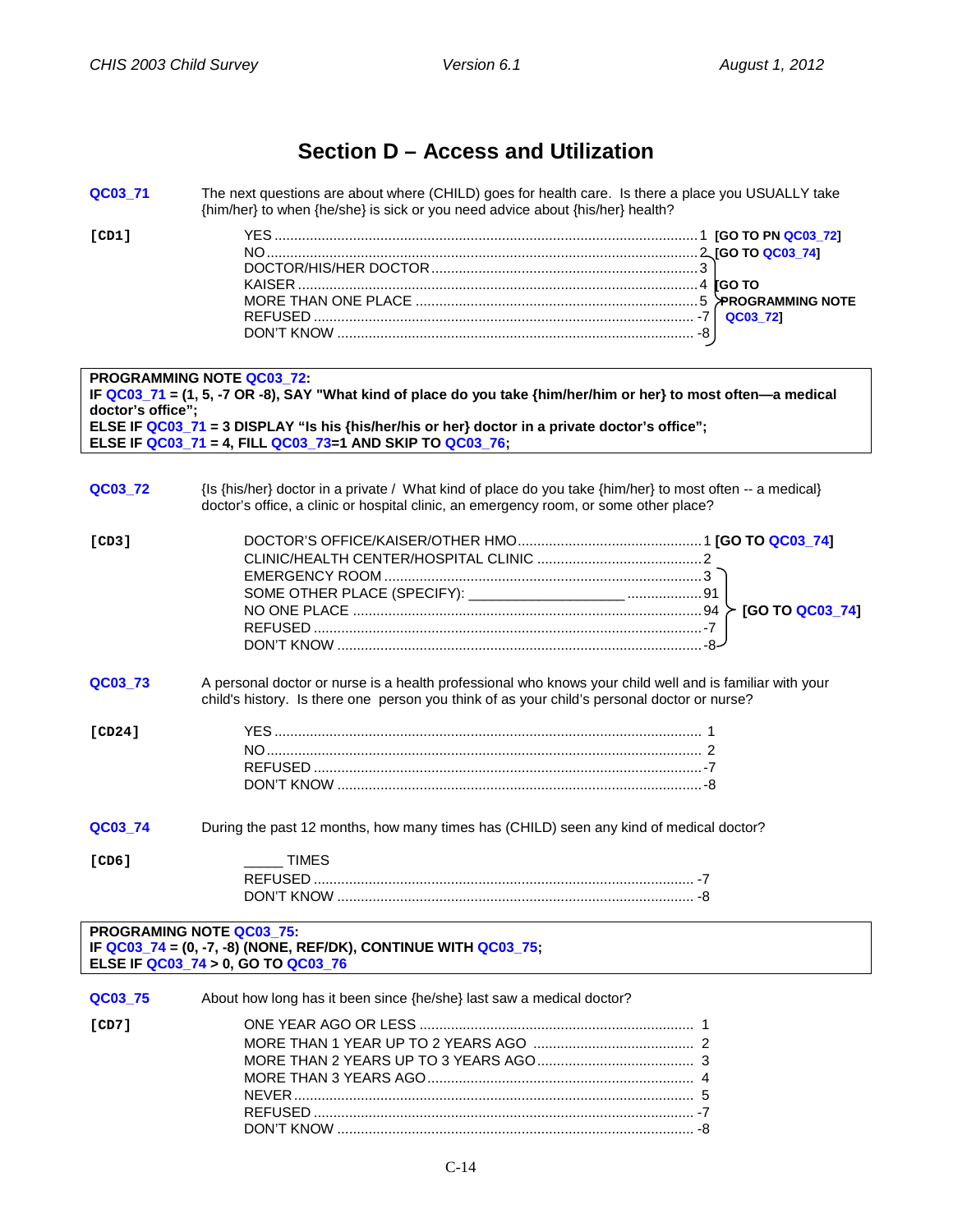<span id="page-16-1"></span><span id="page-16-0"></span>

| <b>PROGRAMMING NOTE QC03 76:</b><br>IF QC03_75 = 1 OR 2 (SEEN A DOCTOR IN LAST 12 MONTHS OR 1-2 YEARS AGO), CONTINUE WITH QC03_76;<br>ELSE GO TO QC03 80 |                                                                                                                             |  |
|----------------------------------------------------------------------------------------------------------------------------------------------------------|-----------------------------------------------------------------------------------------------------------------------------|--|
| QC03_76                                                                                                                                                  | The last time you saw a doctor for {CHILD}, did you have a hard time understanding the doctor?                              |  |
| [CD25]                                                                                                                                                   |                                                                                                                             |  |
| QC03_77                                                                                                                                                  | Was this because you and the doctor spoke different languages?                                                              |  |
| [CD26]                                                                                                                                                   |                                                                                                                             |  |
| QC03_78                                                                                                                                                  | Did you need someone else to help you understand the doctor?                                                                |  |
| [CD27]                                                                                                                                                   |                                                                                                                             |  |
| QC03_79                                                                                                                                                  | Who was this person who helped you understand the doctor?                                                                   |  |
| [CD28]                                                                                                                                                   | PROFESSIONAL INTERPRETER (BOTH IN PERSON AND ON THE                                                                         |  |
| QC03_80                                                                                                                                                  | Have you received reminders from a doctor or clinic about when it is time for (CHILD) to get {his/her}<br>shots?            |  |
| [CD8]                                                                                                                                                    | <b>YES</b>                                                                                                                  |  |
|                                                                                                                                                          | PROGRAMMING NOTE QC03 81<br>IF $\overline{Q}$ C03_31 = 1, GO TO $\overline{Q}$ C03_82;<br><b>ELSE CONTINUE WITH QC03 81</b> |  |
| QC03_81                                                                                                                                                  | During the past 12 months, did (CHILD) visit a hospital emergency room?                                                     |  |
| [CD12]                                                                                                                                                   |                                                                                                                             |  |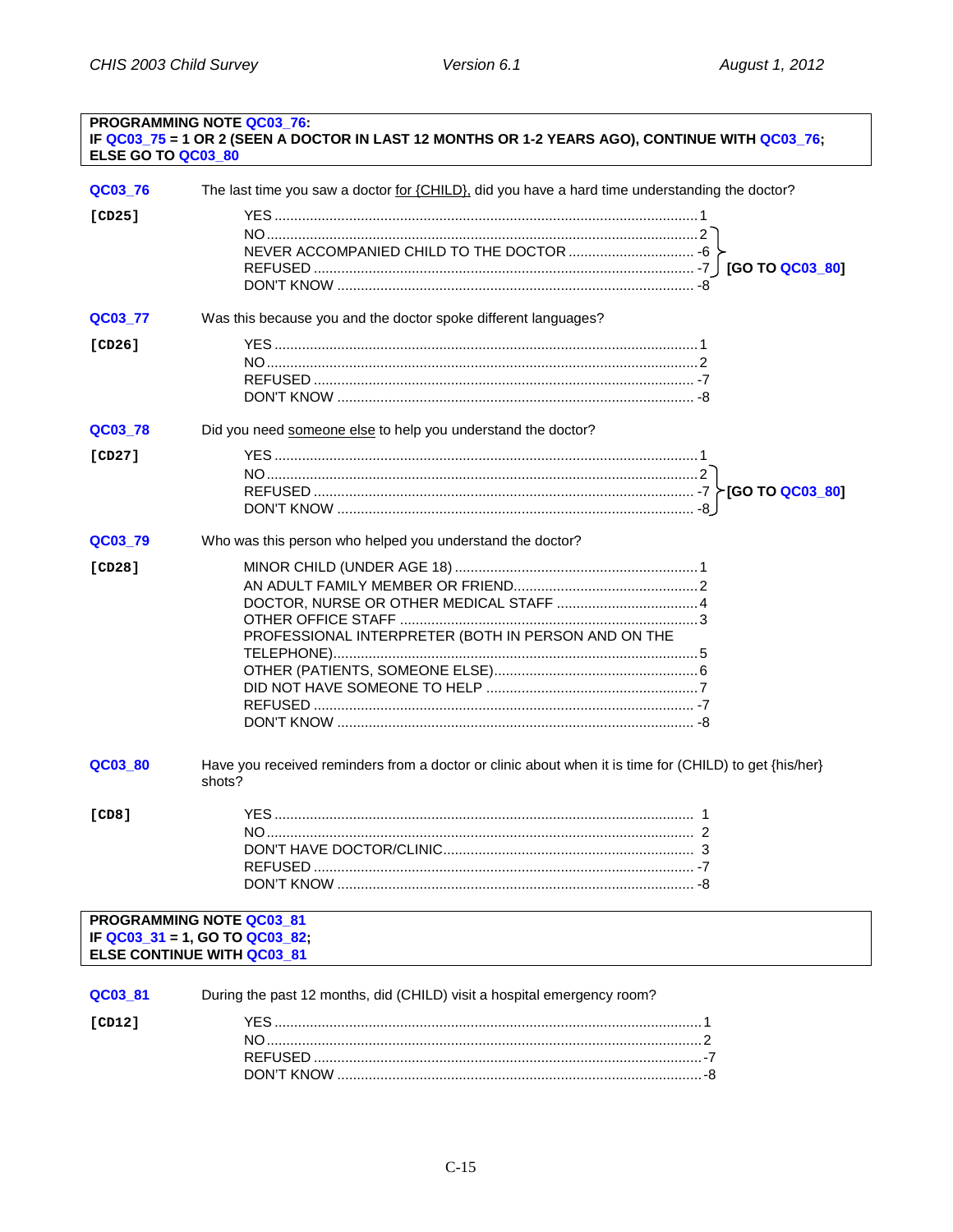## Section E - Delays in Care, Public Program Participation

<span id="page-17-1"></span><span id="page-17-0"></span>During the past 12 months, did you delay or not get a medicine that a doctor prescribed for (CHILD)? QC03 82  $[CE1]$ Was cost or lack of insurance a reason why you delayed or did not get a medicine that a doctor prescribed QC03 83 for (CHILD)?  $[CE12]$ 

#### PROGRAMMING NOTE QC03 84: IF QC03\_26 = 1 (ASTHMA=YES), CONTINUE WITH QC03\_84; ELSE GO TO QC03\_85

| QC03 84                                                                                                      | Was the prescription related to (CHILD)'s asthma?                                                                                                                                |  |
|--------------------------------------------------------------------------------------------------------------|----------------------------------------------------------------------------------------------------------------------------------------------------------------------------------|--|
| [CE2]                                                                                                        |                                                                                                                                                                                  |  |
| QC03 85                                                                                                      | During the past 12 months, did you delay or not get any other medical care that you felt {he/she} needed—<br>such as seeing a doctor, a specialist or other health professional? |  |
| [CE7]                                                                                                        |                                                                                                                                                                                  |  |
| QC03 86                                                                                                      | Was cost or lack of insurance a reason why you delayed or did not get any other medical care for<br>(CHILD)?                                                                     |  |
| ICE131                                                                                                       |                                                                                                                                                                                  |  |
| <b>PROGRAMMING NOTE QC03 87:</b><br>IF QC03_26 = 1 (ASTHMA=YES), CONTINUE WITH QC03_87<br>ELSE GO TO QC03_88 |                                                                                                                                                                                  |  |
|                                                                                                              |                                                                                                                                                                                  |  |
| QC03 87                                                                                                      | Was this care related to (CHILD)'s asthma?                                                                                                                                       |  |
| [CE8]                                                                                                        |                                                                                                                                                                                  |  |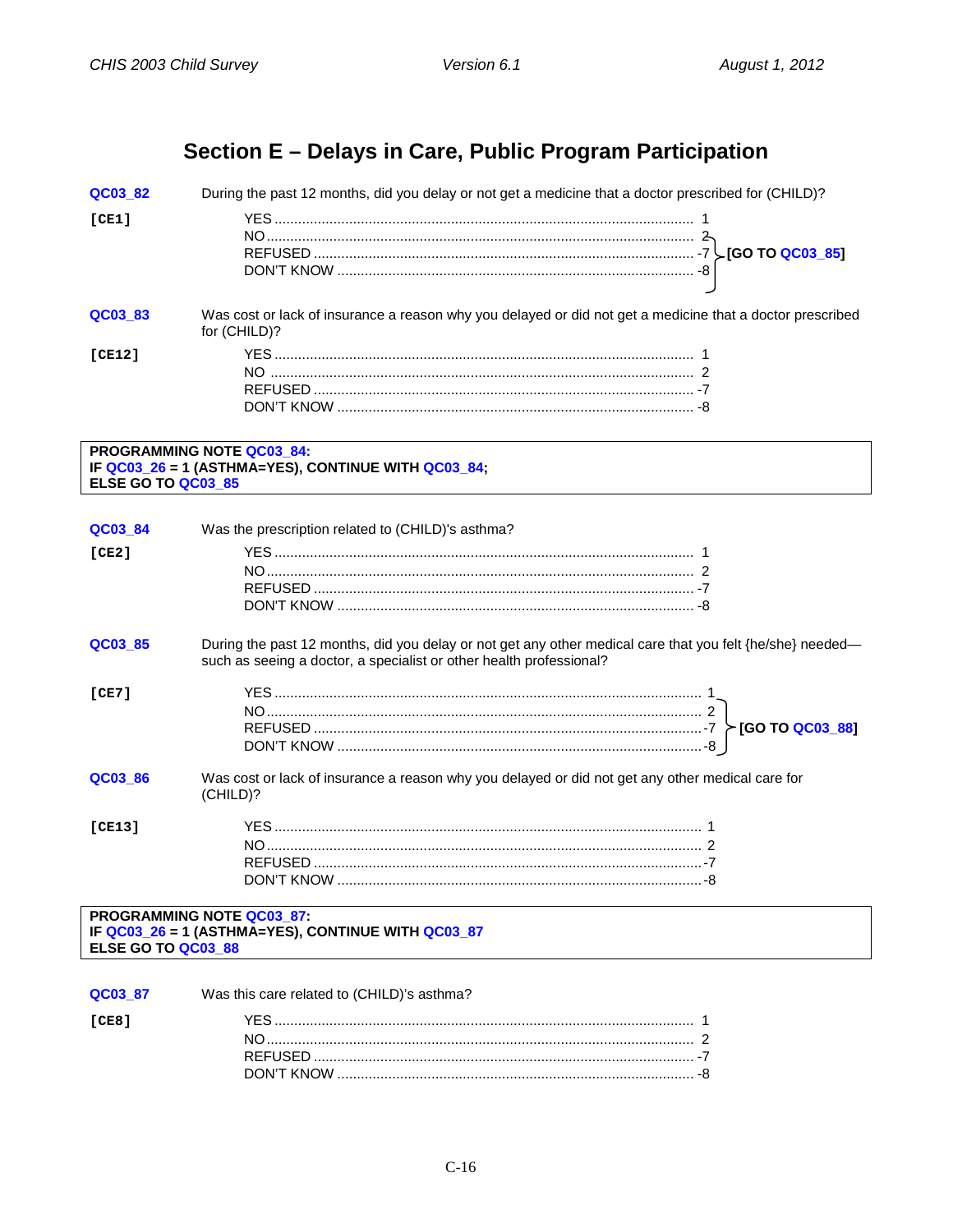<span id="page-18-0"></span>

| QC03_88 | Is (CHILD) now on TANF or CalWORKS?       |                                                                                                                                                                                                                                                                                                        |
|---------|-------------------------------------------|--------------------------------------------------------------------------------------------------------------------------------------------------------------------------------------------------------------------------------------------------------------------------------------------------------|
|         |                                           | [IF NEEDED, SAY: "TANF means 'Temporary Assistance to Needy Families,' AND<br>CalWORKS means 'California Work Opportunities and Responsibilities to Kids.' Both<br>replaced AFDC, California's old welfare entitlement program."]                                                                      |
| ICE111  |                                           |                                                                                                                                                                                                                                                                                                        |
|         |                                           |                                                                                                                                                                                                                                                                                                        |
|         |                                           |                                                                                                                                                                                                                                                                                                        |
| QC03 89 | Is (CHILD) receiving Food Stamp benefits? |                                                                                                                                                                                                                                                                                                        |
|         |                                           | [IF NEEDED, SAY "You may receive benefits as stamps or through an EBT card."<br>"The EBT card is orange and blue with a picture of the Ocean."<br>"EBT stands for Electronic Benefit Transfer card and is also known as the<br>Golden State Advantage Card. It is used by some counties in the state." |
| ICE11A1 |                                           |                                                                                                                                                                                                                                                                                                        |
|         |                                           |                                                                                                                                                                                                                                                                                                        |
|         |                                           |                                                                                                                                                                                                                                                                                                        |
|         |                                           |                                                                                                                                                                                                                                                                                                        |
|         | <b>PROGRAMMING NOTE QC03 90</b>           |                                                                                                                                                                                                                                                                                                        |
|         | IF CAGE $> 6$ , GO TO QC03 91;            |                                                                                                                                                                                                                                                                                                        |
|         | <b>ELSE CONTINUE WITH QC03 90</b>         |                                                                                                                                                                                                                                                                                                        |
|         |                                           |                                                                                                                                                                                                                                                                                                        |
|         |                                           |                                                                                                                                                                                                                                                                                                        |

**QC03\_90** Is (CHILD) on WIC now?

**[IF NEEDED, SAY: "WIC means 'Supplemental Food Program for Women, Infants, and Children.'**

| LCE11C |  |
|--------|--|
|        |  |
|        |  |
|        |  |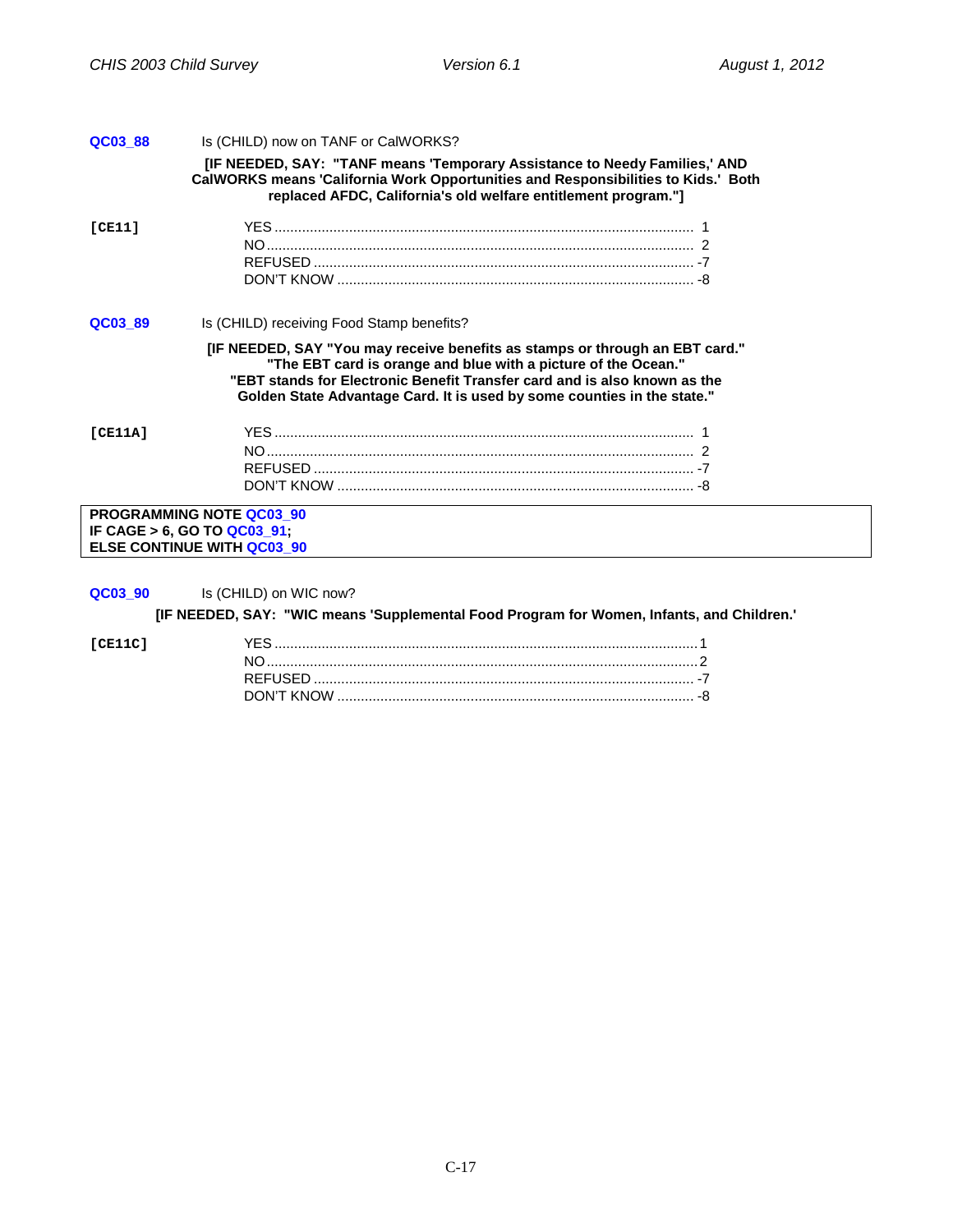## **Section F – Childcare, Parenting Activities, Developmental Concerns, and Neighborhood Context**

<span id="page-19-1"></span><span id="page-19-0"></span>

| <b>PROGRAMMING NOTE QC03_91:</b><br>IF CAGE >7, DO NOT READ LAST SENTENCE OF FIRST PARAGRAPH |                                                                                                                                                                                                                                                      |  |
|----------------------------------------------------------------------------------------------|------------------------------------------------------------------------------------------------------------------------------------------------------------------------------------------------------------------------------------------------------|--|
| QC03 91                                                                                      | These next questions are about childcare. By childcare we mean any arrangement where someone other<br>than the parents, legal guardian, or stepparents takes care of (CHILD). {This includes preschool and<br>nursery school, but not kindergarten.} |  |
|                                                                                              | Do you currently have any kind of regular childcare arrangements for (CHILD) for 10 or more hours per<br>week?                                                                                                                                       |  |
| [CG1]                                                                                        |                                                                                                                                                                                                                                                      |  |
| QC03 92                                                                                      | Altogether, how many hours is (CHILD) in childcare during a typical week? Include all combinations of<br>care arrangements.                                                                                                                          |  |
| [CG2]                                                                                        | <b>HOURS</b>                                                                                                                                                                                                                                         |  |
| <b>PROGRAMMING NOTE QC03 93:</b>                                                             |                                                                                                                                                                                                                                                      |  |

**IF QC03\_92 < 10 (HOURS IN CHILDCARE), GO TO QC03\_100; ELSE CONTINUE WITH QC03\_93INTRO**

<span id="page-19-2"></span>**QC03\_93INTRO** I'm going to ask about (CHILD)'s childcare during a typical week. Does (CHILD) receive childcare from…

**QC03\_93** a grandparent or other family member?

#### **PROGRAMMING NOTE QC03\_94 IF CAGE>6, GO TO QC03\_96; ELSE CONTINUE WITH CF3INTRO**

| QC03 94 | a Head Start or state preschool program? |
|---------|------------------------------------------|
| [CG3B]  |                                          |
| QC03 95 | some other preschool or nursery school?  |
| ICG3C1  |                                          |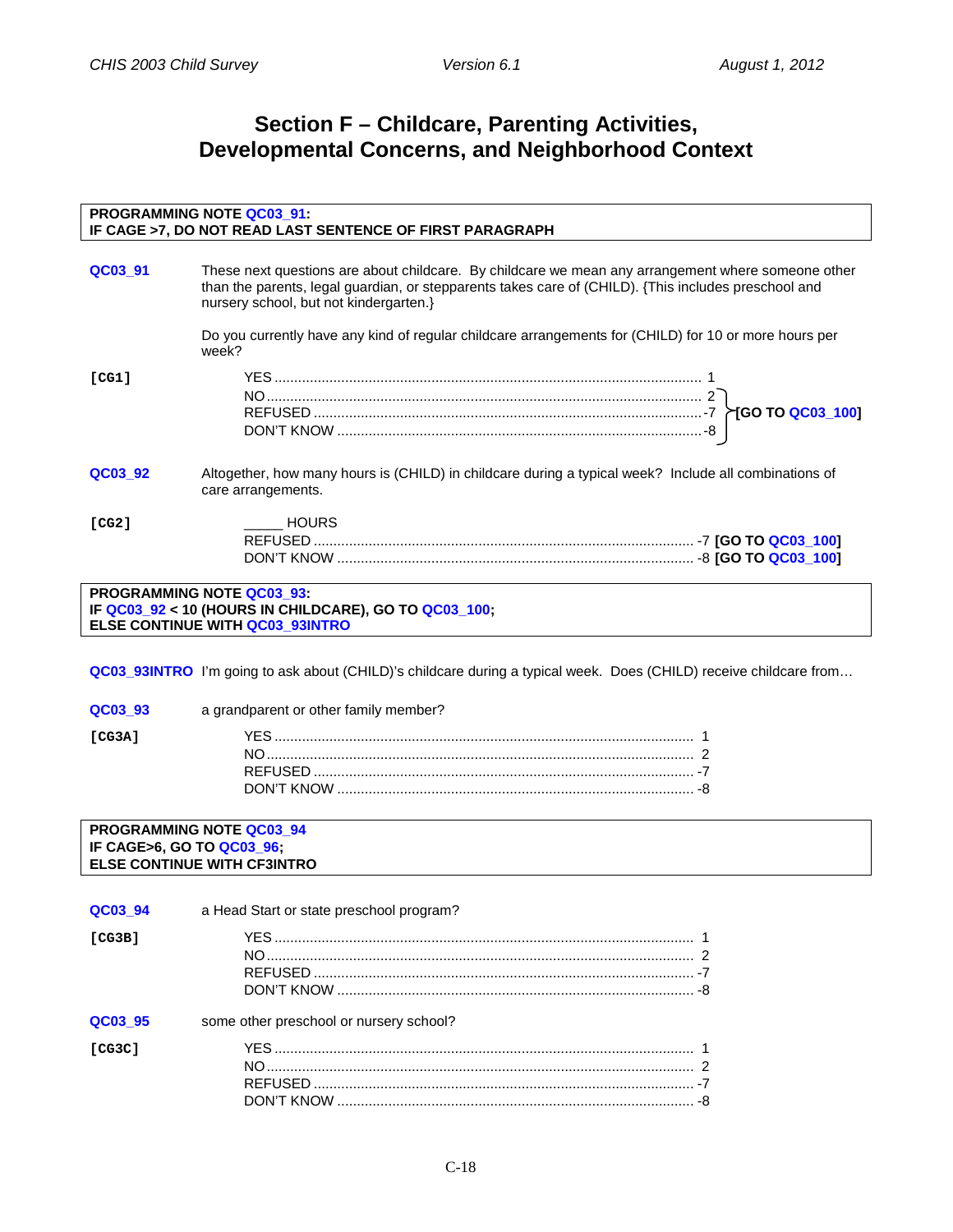<span id="page-20-0"></span>

| QC03_96               | a childcare center that is not in someone's home?                                                                                                                                                                                                                                                                                                                                                                                                                                                                                |
|-----------------------|----------------------------------------------------------------------------------------------------------------------------------------------------------------------------------------------------------------------------------------------------------------------------------------------------------------------------------------------------------------------------------------------------------------------------------------------------------------------------------------------------------------------------------|
| [CG3D]                |                                                                                                                                                                                                                                                                                                                                                                                                                                                                                                                                  |
| QC03_97               | a non-family member who cares for (CHILD) in your home?                                                                                                                                                                                                                                                                                                                                                                                                                                                                          |
| [CG3E]                |                                                                                                                                                                                                                                                                                                                                                                                                                                                                                                                                  |
| QC03_98               | a non-family member who cares for (CHILD) in his or her home?                                                                                                                                                                                                                                                                                                                                                                                                                                                                    |
| [CG3F]                |                                                                                                                                                                                                                                                                                                                                                                                                                                                                                                                                  |
| this" AND "provider"; | <b>PROGRAMMING NOTE QC03_99:</b><br>IF QC03_93 OR QC03_97 = 1 (CHILD RECEIVES CHILDCARE FROM GRANDPARENT OR NON-FAMILY MEMBER IN<br>CHILD'S HOME), GO TO QC03_100;<br>ELSE IF <mark>QC03_94 ≠ 1 AND QC03_95  ≠ 1 AND QC03_96 ≠ 1 AND QC03_98 ≠ 1(NOT IN HEAD START, PRESCHOOL</mark><br>PROGRAM, OR IN CARE IN NON-FAMILY MEMBER HOME), GO TO CF10;<br>ELSE IF ONLY ONE OF QC03_94, QC03_95, QC03_96, OR QC03_97 = 1, CONTINUE WITH QC03_99 AND SAY "Is<br>ELSE CONTINUE WITH QC03_99 AND SAY "Are all of these" AND "providers" |
| QC03_99               | {Is this/Are some or all of these} child care provider{s} licensed by the state of California?                                                                                                                                                                                                                                                                                                                                                                                                                                   |
| [CG3G]                |                                                                                                                                                                                                                                                                                                                                                                                                                                                                                                                                  |
| QC03_100              | In the past 12 months, was there a time when you could not find childcare for (CHILD) for a week or longer<br>when you needed it?                                                                                                                                                                                                                                                                                                                                                                                                |
| [CG5]                 | <b>[GOTO</b><br>QC03_102]                                                                                                                                                                                                                                                                                                                                                                                                                                                                                                        |
| QC03_101              | What is the main reason you were unable to find childcare for (CHILD) at that time?<br>[IF NEEDED, SAY: "Main reason is the most important reason".]                                                                                                                                                                                                                                                                                                                                                                             |
| [CG6]                 | THE HOURS AND LOCATION DIDN'T FIT MY NEEDS3<br>COULDN'T AFFORD THE QUALITY OF CHILDCARE I WANTED  4<br>COULDN'T FIND THE QUALITY OF CHILDCARE I WANTED 5                                                                                                                                                                                                                                                                                                                                                                         |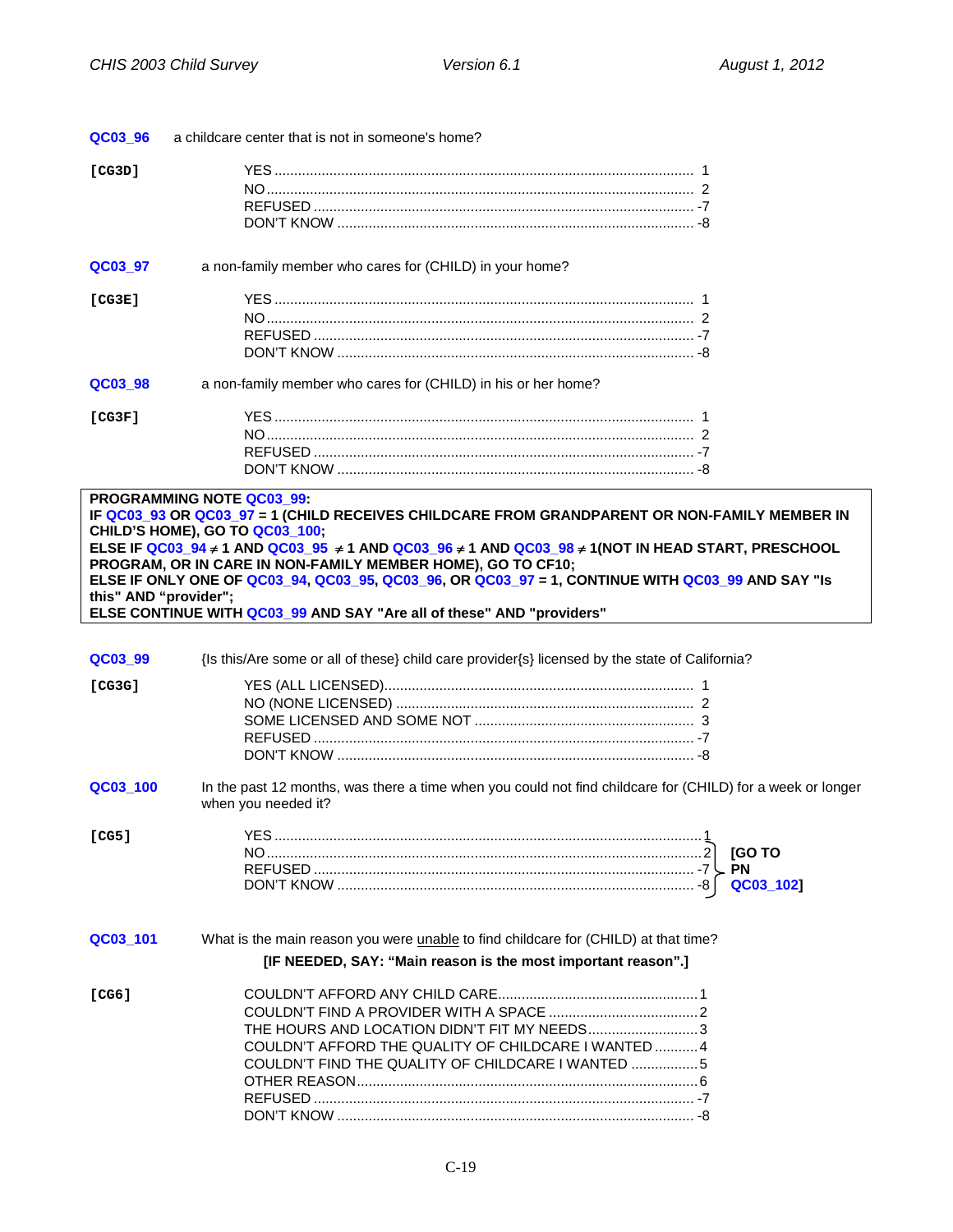#### **PROGRAMMING NOTE QC03\_102: IF CAGE** ≥**4 YEARS, GO TO PROGRAMMING NOTE QC03\_105 INTRO; ELSE CONTINUE WITH QC03\_102**

<span id="page-21-0"></span>

| QC03 102 | In a usual week, about how many days did you or any other family member read stories or look at picture<br>books with (CHILD)?                                                        |
|----------|---------------------------------------------------------------------------------------------------------------------------------------------------------------------------------------|
| [CG14]   |                                                                                                                                                                                       |
| QC03 103 | {In a usual week, about how many days did you or any other family member} play music or sing songs with<br>(CHILD).                                                                   |
| [CG15]   |                                                                                                                                                                                       |
| QC03_104 | {In a usual week, about how many days did you or any other family member} take (CHILD) out<br>somewhere, for example, to the park, grocery store, a playground or a place of worship. |
| [CG16]   |                                                                                                                                                                                       |

**PROGRAMMING NOTE QC03\_105 INTRO: IF CAGE <4 MONTHS, GO TO QC03\_123 INTRO IF CAGE** ≥**6 YEARS, GO TO PROGRAMMING NOTE QC03\_118 ELSE IF CAGE** ≥ **4 MONTHS AND < 6 YEARS, CONTINUE WITH QC03\_105 INTRO**

*QUESTIONS QC03\_105-QC03\_117 ARE DRAWN FROM THE SURVEY EDITION OF PARENTS' EVALUATION OF DEVELOPMENTAL STATUS (PEDS) AND DO NOT HAVE AN IMMEDIATE CLINICAL APPLICATION. THESE ITEMS ARE COPYRIGHTED AND MAY NOT BE USED WITHOUT EXPRESS PERMISSION FROM THE AUTHOR (FRANCES.P.GLASCOE@VANDERBILT.EDU).*

**QC03\_105 INTRO** The next questions are about concerns you may have about your child. After each one, tell me if you are concerned a lot, a little, or not at all.

<span id="page-21-1"></span>

| <b>PROGRAMMING NOTE QC03 105:</b><br>ASK QC03_105 IF CAGE $\leq$ 9 MONTHS<br>ELSE IF CAGE > 9 MONTHS GO TO QC03_106 |                                                       |                 |  |
|---------------------------------------------------------------------------------------------------------------------|-------------------------------------------------------|-----------------|--|
| QC03 106<br>ICG171                                                                                                  | How your child makes speech sounds? Are you concerned | ∕GO TO QC03 108 |  |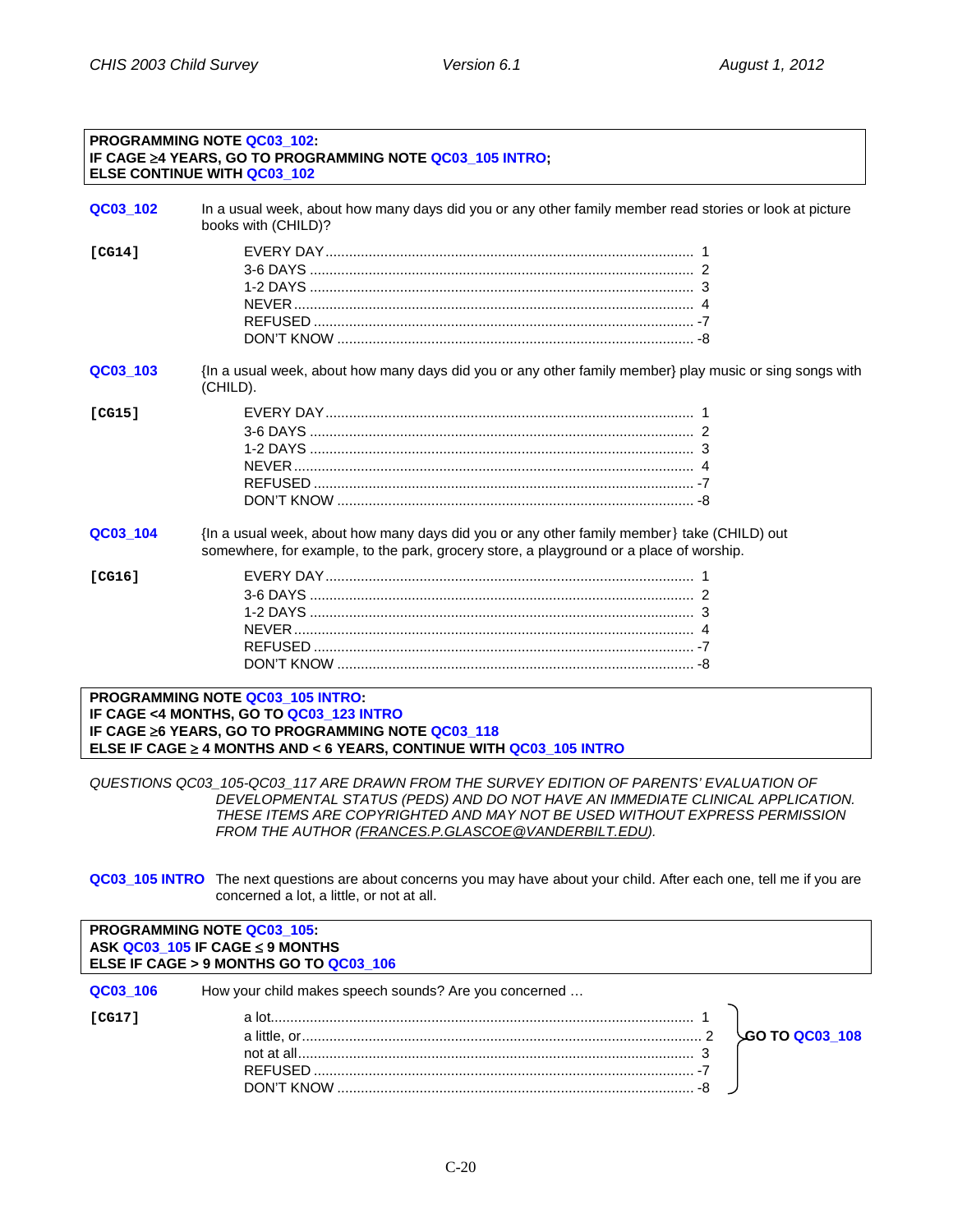| QC03_107 | How your child talks and makes words? Are you concerned                                                                                                                              |  |
|----------|--------------------------------------------------------------------------------------------------------------------------------------------------------------------------------------|--|
| [CG17A]  |                                                                                                                                                                                      |  |
|          |                                                                                                                                                                                      |  |
|          |                                                                                                                                                                                      |  |
|          |                                                                                                                                                                                      |  |
|          |                                                                                                                                                                                      |  |
|          | <b>ROGRAMMING NOTE QC03_108:</b><br>IF CAGE< 18 MONTHS, GO TO QC03_109;<br>ELSE IF CAGE $\geq$ 18 MONTHS, CONTINUE WITH QC03_108;                                                    |  |
| QC03_108 | How well your child understands what you say?                                                                                                                                        |  |
| [CG18]   |                                                                                                                                                                                      |  |
|          |                                                                                                                                                                                      |  |
|          |                                                                                                                                                                                      |  |
|          |                                                                                                                                                                                      |  |
|          |                                                                                                                                                                                      |  |
| QC03_109 | How your child uses {his/her} hands and fingers to do things?                                                                                                                        |  |
| [CG19]   |                                                                                                                                                                                      |  |
|          |                                                                                                                                                                                      |  |
|          |                                                                                                                                                                                      |  |
|          |                                                                                                                                                                                      |  |
|          |                                                                                                                                                                                      |  |
| QC03_110 | How well your child uses {his/her} arms and legs?                                                                                                                                    |  |
| [CG20]   |                                                                                                                                                                                      |  |
|          |                                                                                                                                                                                      |  |
|          |                                                                                                                                                                                      |  |
|          |                                                                                                                                                                                      |  |
|          |                                                                                                                                                                                      |  |
| QC03_111 | How well your child can see or hear?                                                                                                                                                 |  |
| [CG21]   |                                                                                                                                                                                      |  |
|          |                                                                                                                                                                                      |  |
|          |                                                                                                                                                                                      |  |
|          |                                                                                                                                                                                      |  |
|          |                                                                                                                                                                                      |  |
|          | PROGRAMMING NOTE QC03_112:<br>IF CAGE IS ≤ 9 MONTHS, GO TO QC03_123;<br>ELSE IF CAGE = 10 MONTHS TO 6 YEARS, CONTINUE WITH QC03_112;<br>ELSE IF CAGE> 6 YEARS, GO TO QC03_118 INTRO; |  |
| QC03_112 | How your child gets along with others?                                                                                                                                               |  |
| [CG22]   |                                                                                                                                                                                      |  |
|          |                                                                                                                                                                                      |  |
|          |                                                                                                                                                                                      |  |
|          |                                                                                                                                                                                      |  |
|          |                                                                                                                                                                                      |  |
| QC03_113 | Your child's feelings and moods?                                                                                                                                                     |  |
| [CG23]   |                                                                                                                                                                                      |  |
|          |                                                                                                                                                                                      |  |
|          |                                                                                                                                                                                      |  |
|          |                                                                                                                                                                                      |  |
|          |                                                                                                                                                                                      |  |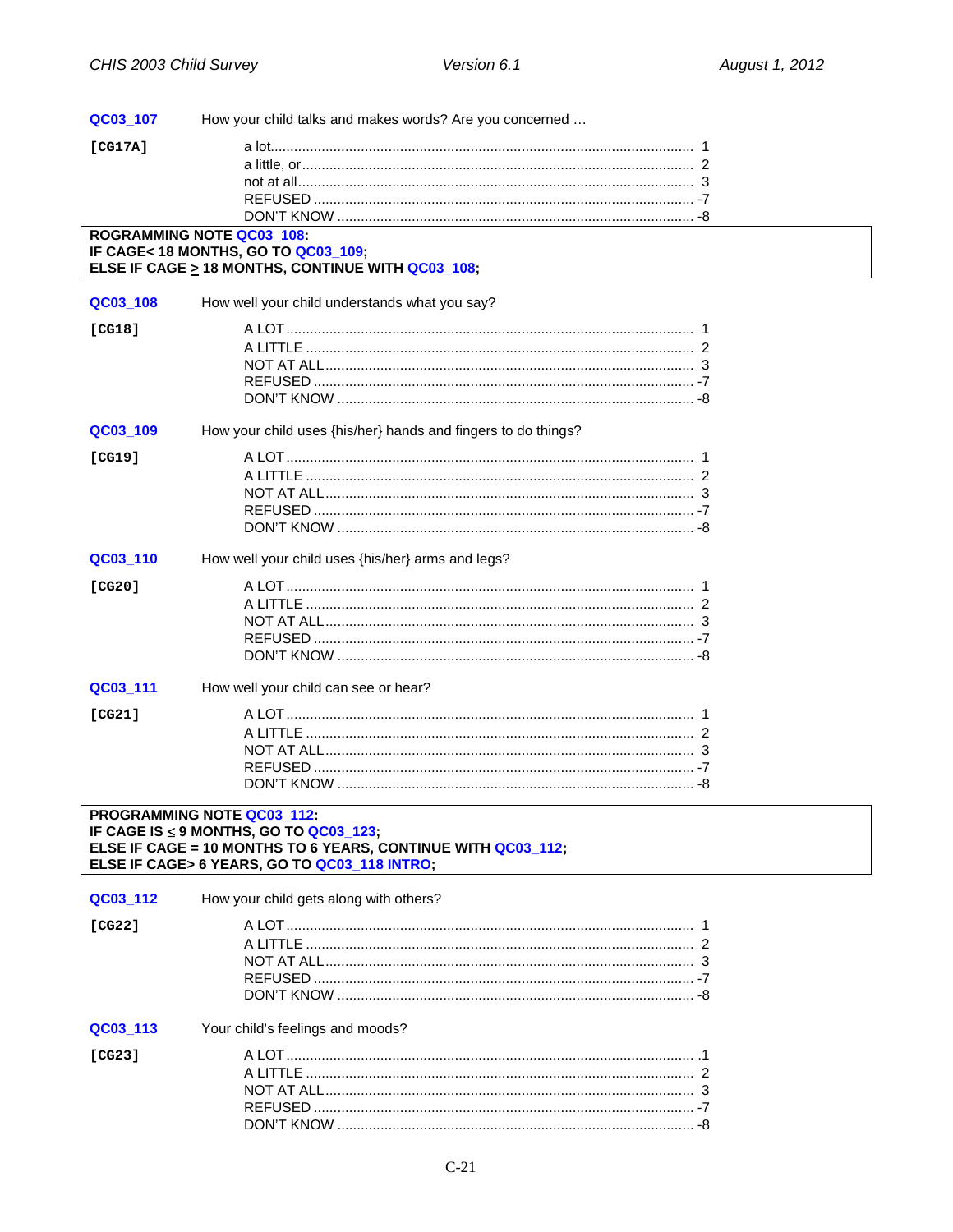| QC03_114 | How your child behaves?                                               |
|----------|-----------------------------------------------------------------------|
| [CG24]   |                                                                       |
| QC03 115 | How your child is learning to do things for {himself/herself}?        |
| [CG25]   |                                                                       |
| QC03_116 | Whether your child can do what other children {his / her} age can do? |
| [CG26]   |                                                                       |

#### PROGRAMMING NOTE QC03 117: IF CAGE <18 MONTHS, GO TO QC03\_123 ELSE IF CAGE >18 MONTHS CONTINUE WITH QC03\_117

| How your child is learning preschool or school skills? |
|--------------------------------------------------------|
|--------------------------------------------------------|

PROGRAMMING NOTE QC03\_118 IF CHILD'S AGE < 6 YEARS, GO TO QC03\_123 ELSE CONTINUE TO QC03\_118 INTRO

 $[CG27]$ 

QC03\_118 INTRO I am going to read a list of items that describe children. For each item, please tell me if it has been not true, somewhat true, or certainly true of (CHILD) during the past six months.

| QC03 118 | Is generally obedient, usually does what adults request |  |
|----------|---------------------------------------------------------|--|
| ICG281   |                                                         |  |
| QC03 119 | Has many worries or often seems worried                 |  |
| ICG291   |                                                         |  |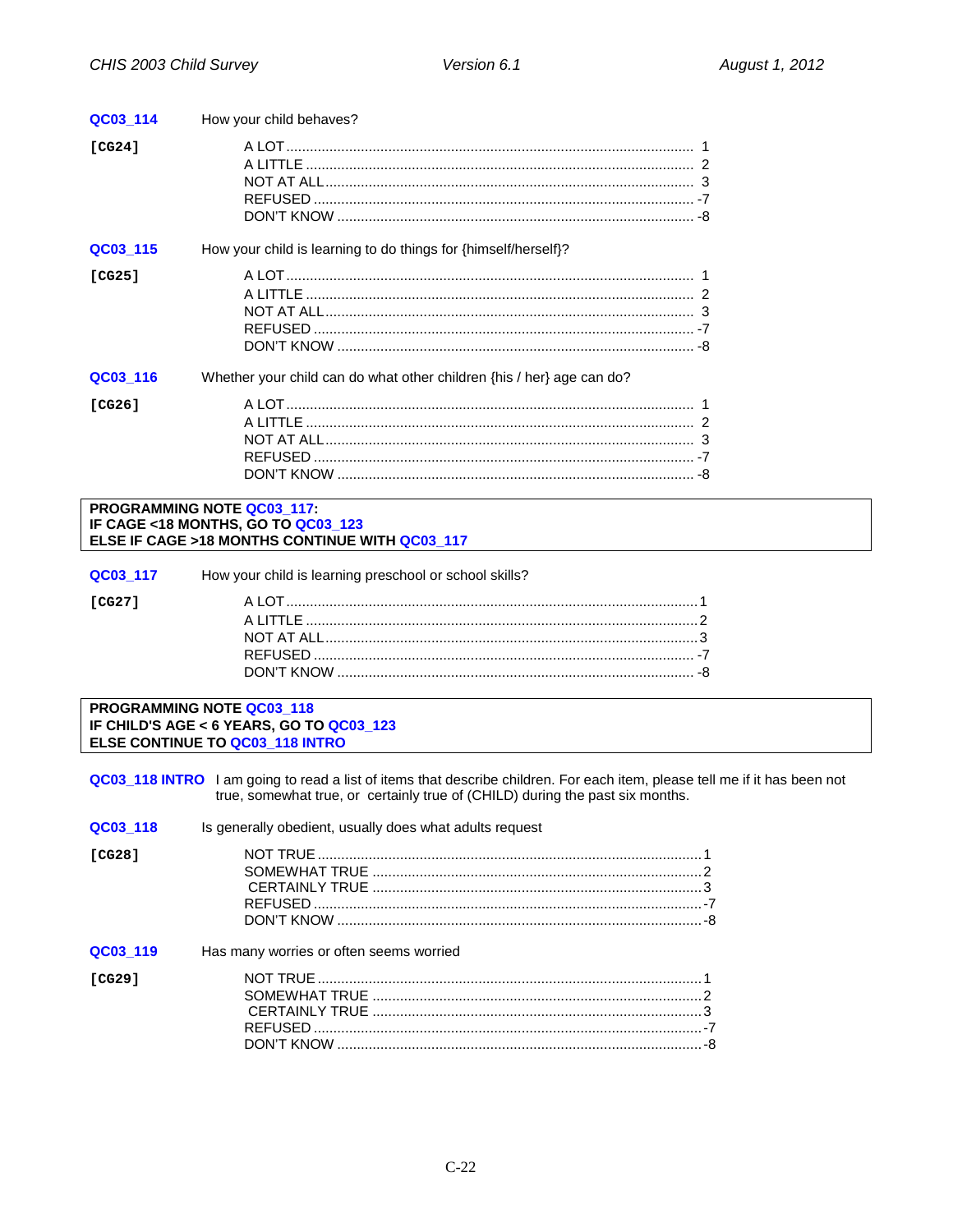| QC03_120 | Is often unhappy, depressed or tearful                                                                                                                                                                  |  |
|----------|---------------------------------------------------------------------------------------------------------------------------------------------------------------------------------------------------------|--|
| [CG30]   |                                                                                                                                                                                                         |  |
|          |                                                                                                                                                                                                         |  |
|          |                                                                                                                                                                                                         |  |
|          |                                                                                                                                                                                                         |  |
|          |                                                                                                                                                                                                         |  |
| 03_121   | Gets along better with adults than with other children                                                                                                                                                  |  |
| [CG31]   |                                                                                                                                                                                                         |  |
|          |                                                                                                                                                                                                         |  |
|          |                                                                                                                                                                                                         |  |
|          |                                                                                                                                                                                                         |  |
|          |                                                                                                                                                                                                         |  |
| QC03_122 | Has good attention span, sees chores or homework through to the end.                                                                                                                                    |  |
|          |                                                                                                                                                                                                         |  |
| [CG32]   |                                                                                                                                                                                                         |  |
|          |                                                                                                                                                                                                         |  |
|          |                                                                                                                                                                                                         |  |
|          |                                                                                                                                                                                                         |  |
|          |                                                                                                                                                                                                         |  |
|          | For each of the following statements, would you say you strongly agree, agree, disagree, or strongly disagree?                                                                                          |  |
| QC03_123 | There are adults in your neighborhood that children admire or look up to.                                                                                                                               |  |
|          | [IF NEEDED, SAY: "Would you say you strongly agree, agree, disagree, or strongly disagree?"]                                                                                                            |  |
| [CG33]   |                                                                                                                                                                                                         |  |
|          |                                                                                                                                                                                                         |  |
|          |                                                                                                                                                                                                         |  |
|          |                                                                                                                                                                                                         |  |
|          |                                                                                                                                                                                                         |  |
|          |                                                                                                                                                                                                         |  |
| QC03_124 | You can count on adults in your neighborhood to watch out for children, to see that they are safe and don't<br>get in trouble. Would you say you strongly agree, agree, disagree, or strongly disagree? |  |
|          |                                                                                                                                                                                                         |  |
| [CG34]   |                                                                                                                                                                                                         |  |
|          |                                                                                                                                                                                                         |  |
|          |                                                                                                                                                                                                         |  |
|          |                                                                                                                                                                                                         |  |
|          |                                                                                                                                                                                                         |  |
|          |                                                                                                                                                                                                         |  |
| QC03_125 | Adults in your neighborhood know who the local children are.                                                                                                                                            |  |
| [CG35]   |                                                                                                                                                                                                         |  |
|          |                                                                                                                                                                                                         |  |
|          |                                                                                                                                                                                                         |  |
|          |                                                                                                                                                                                                         |  |
|          |                                                                                                                                                                                                         |  |
|          |                                                                                                                                                                                                         |  |
| QC03_126 | Tell me how often you and other people in your neighborhood visit with each other? Would you say often,<br>sometimes, rarely or never?                                                                  |  |
| [CG36]   |                                                                                                                                                                                                         |  |
|          |                                                                                                                                                                                                         |  |
|          |                                                                                                                                                                                                         |  |
|          |                                                                                                                                                                                                         |  |
|          |                                                                                                                                                                                                         |  |
|          |                                                                                                                                                                                                         |  |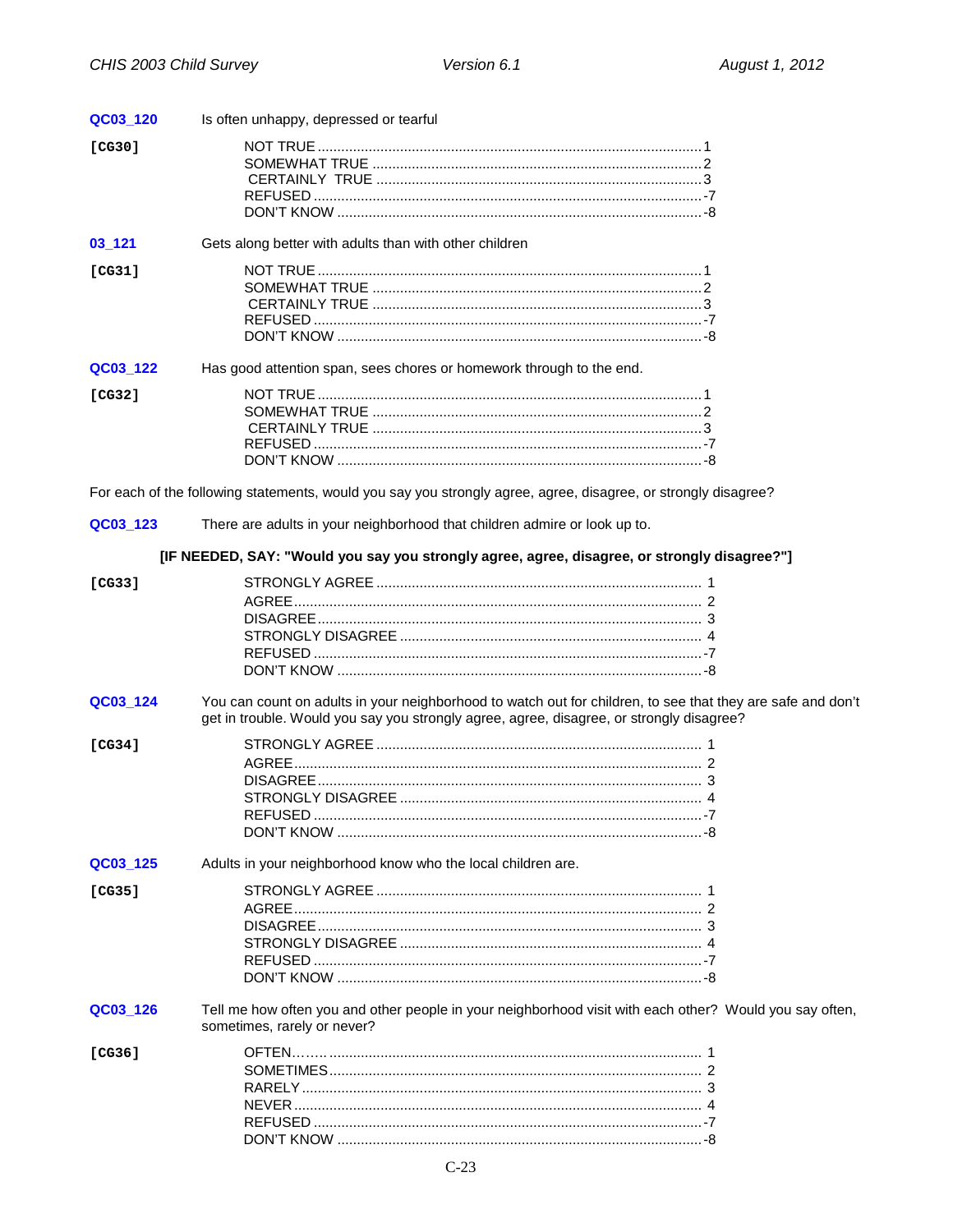## Section G - Demographic Information Part II

<span id="page-25-1"></span><span id="page-25-0"></span>QC03 127 So we can be sure we have included children of all races and ethnic groups in California, I need to ask a final few questions about (CHILD)'s background.

Is (CHILD) Latino or Hispanic?

#### [IF NEEDED, PROBE: "Such as Mexican, or Central or South American"]

| "CH1 |                                   |                  |
|------|-----------------------------------|------------------|
|      | N                                 |                  |
|      | <b>REFUSEF</b><br>$\sim$ $\prime$ | [GO TO QC03_129] |
|      | L KNUW<br>DON'T<br>- 23           |                  |
|      |                                   |                  |

#### QC03\_128 And what is {his/her} Latino or Hispanic ancestry or origin? - such as Mexican, Salvadorian, Cuban, Honduran – and if  ${he/she}$  has more than one, tell me all of them.

#### $ICH21$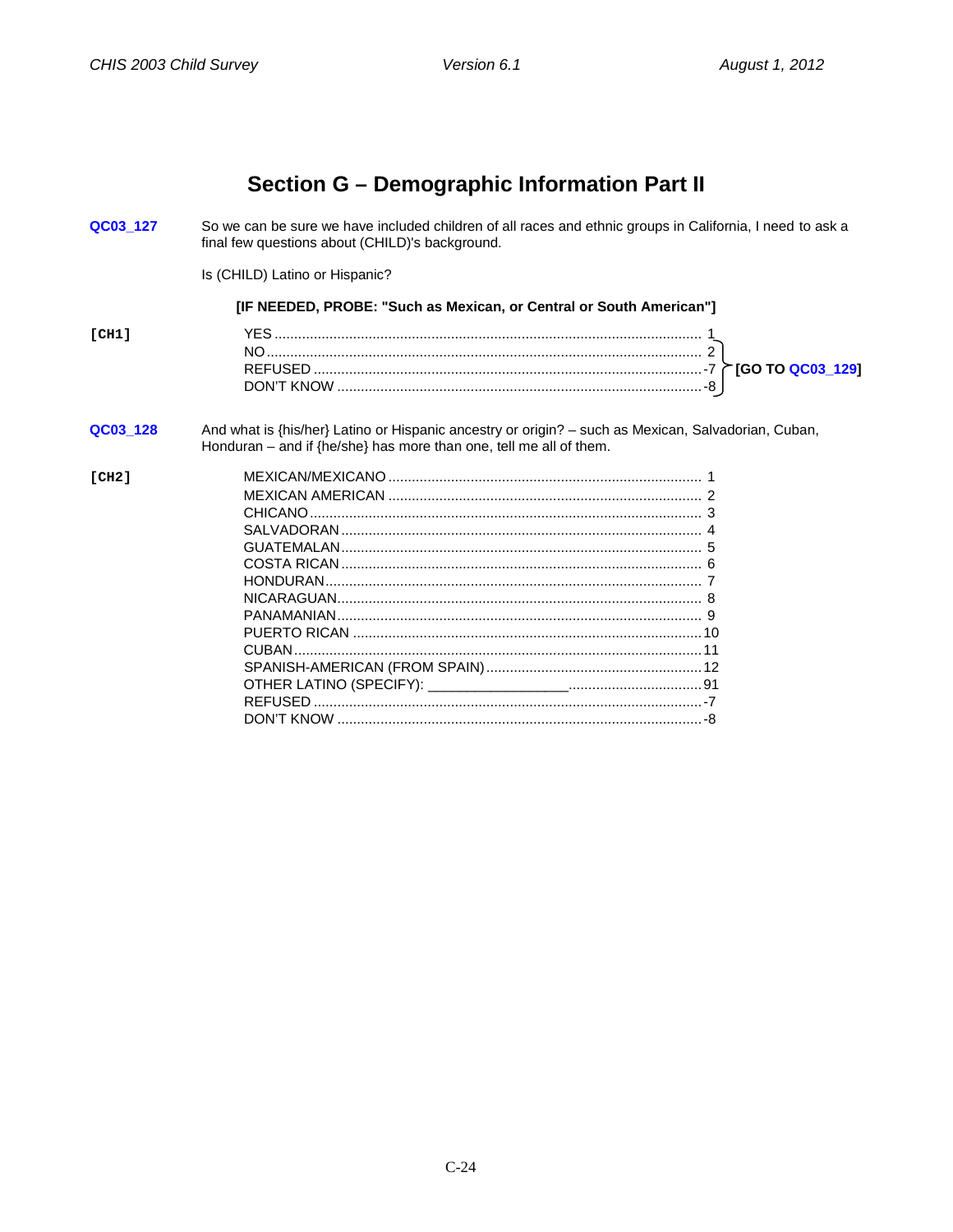## **PROGRAMMING NOTE QC03\_129: IF CG1=1 (YES-CHILD IS LATINO), SAY "You said your child is Latino or Hispanic. Also…" IF MORE THAN ONE RACE GIVEN, AFTER ENTERING RESPONSES FOR QC03\_129, CONTINUE WITH PROGRAMMING NOTE QC03\_130; ELSE FOLLOW SKIPS AS INDICATED FOR SINGLE RESPONSES QC03 129** {You said your child is Latino or Hispanic. Also}, please tell me which one or more of the following you would use to describe (CHILD): Would you describe {him/her} as Native Hawaiian, Other Pacific Islander, American Indian, Alaska Native, Asian, Black, African American, or White? **[CH3]** WHITE .......................................................................................................1 **[GO TO QC03\_136 IF ONLY ONE RACE]** BLACK OR AFRICAN AMERICAN.............................................................2 **[GO TO QC03\_136 IF ONLY ONE RACE]** ASIAN.........................................................................................................3 **[GO TO QC03\_136 IF ONLY ONE RACE]** AMERICAN INDIAN,ALASKA NATIVE.......................................................4 **[GO TO QC03\_136 IF ONLY ONE RACE]** OTHER PACIFIC ISLANDER.....................................................................5 **[GO TO QC03\_136 IF ONLY ONE RACE]** NATIVE HAWAIIAN....................................................................................6 **[GO TO QC03\_136 IF ONLY ONE RACE]** OTHER (SPECIFY):\_\_\_\_\_\_\_\_\_\_\_\_\_\_\_\_\_\_\_\_\_\_\_\_\_ ................................91 **[GO TO QC03\_136 IF ONLY ONE RACE]** REFUSED ................................................................................................. -7 **[GO TO QC03\_136]** DON'T KNOW ........................................................................................... -8 **[GO TO QC03\_136]**

**PROGRAMMING NOTE QC03\_130: IF QC03\_129 = 4 (AMERICAN INDIAN, ALASKA NATIVE) AND [6 (NATIVE HAWAIIAN) OR 5 (OTHER PACIFIC ISLANDER) OR 3 (ASIAN) OR 2 (BLACK OR AFRICAN AMERICAN) OR 1 (WHITE) OR 91 (OTHER (Specify))], CONTINUE WITH QC03\_130; ELSE GO TO PROGRAMMING NOTE QC03\_133**

**QC03 130** You said American Indian/Alaska Native, and what is (CHILD)'s tribal heritage? If {he/she} has more than one tribe, tell me all of them. **[CH4]** APACHE.....................................................................................................1 BLACKFEET...............................................................................................2 CHEROKEE ...............................................................................................3 CHOCTAW.................................................................................................4 MEXICAN AMERICAN INDIAN ..................................................................5 NAVAJO.....................................................................................................6 POMO ........................................................................................................7 PUEBLO.....................................................................................................8 SIOUX ........................................................................................................9 YAQUI .......................................................................................................10 OTHER TRIBE [Ask for spelling] (SPECIFY):\_\_\_\_\_\_\_\_\_\_\_\_\_\_\_\_\_..........91 REFUSED ................................................................................................. -7 DON'T KNOW .............................................................................................-8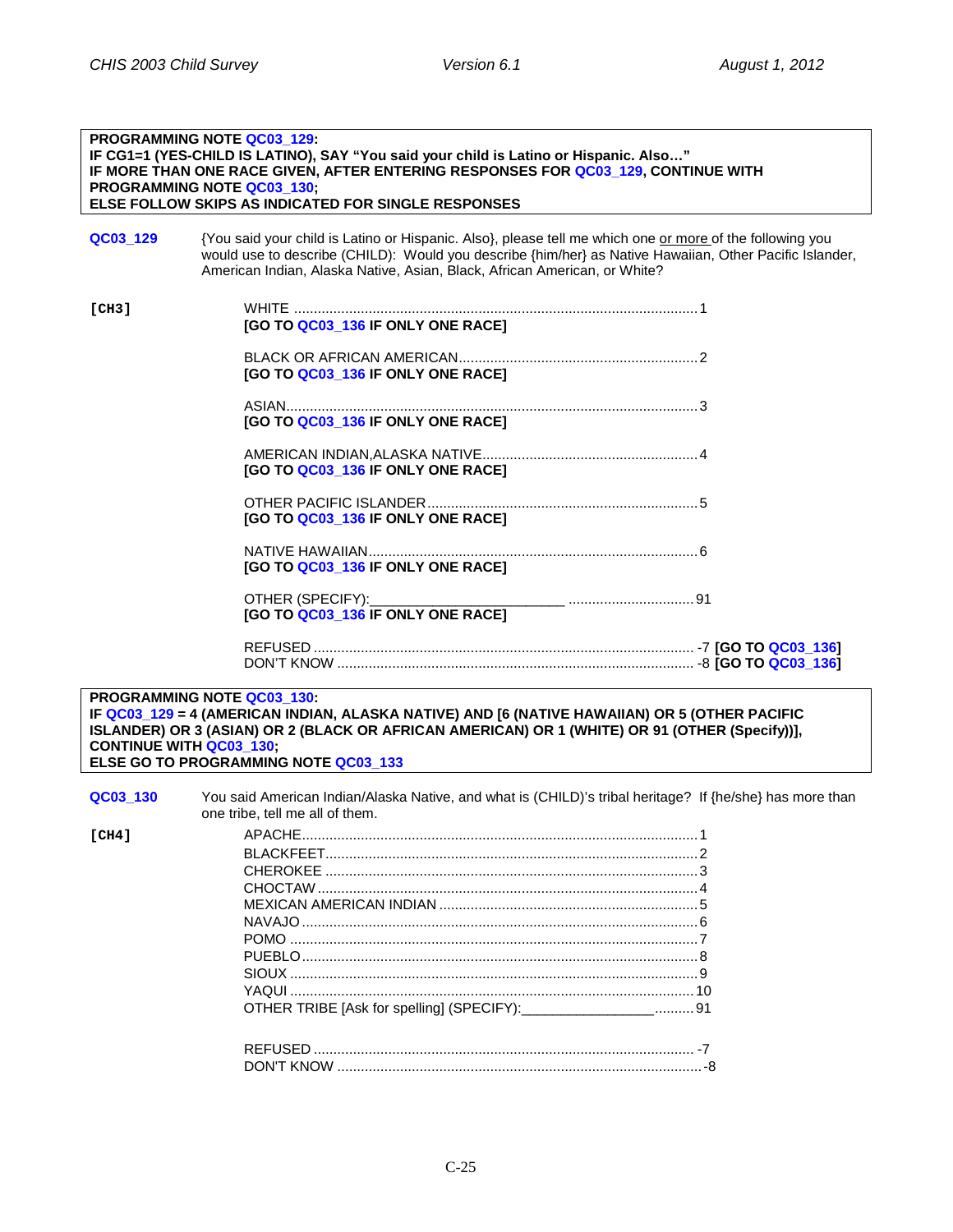| QC03_131 | Is (CHILD) an enrolled member in a federally or state recognized tribe? |  |
|----------|-------------------------------------------------------------------------|--|
| [CH5]    |                                                                         |  |
|          |                                                                         |  |
|          |                                                                         |  |
|          |                                                                         |  |
| QC03_132 | In which Tribe is (CHILD) enrolled?                                     |  |
|          |                                                                         |  |
| [CH6]    | <b>APACHE</b>                                                           |  |
|          |                                                                         |  |
|          |                                                                         |  |
|          |                                                                         |  |
|          | <b>BLACKFEET/BLACKFOOT</b>                                              |  |
|          |                                                                         |  |
|          | <b>CHEROKEE</b>                                                         |  |
|          |                                                                         |  |
|          |                                                                         |  |
|          |                                                                         |  |
|          | <b>CHOCTAW</b>                                                          |  |
|          |                                                                         |  |
|          |                                                                         |  |
|          |                                                                         |  |
|          | <b>NAVAJO</b>                                                           |  |
|          |                                                                         |  |
|          | <b>POMO</b>                                                             |  |
|          |                                                                         |  |
|          |                                                                         |  |
|          |                                                                         |  |
|          |                                                                         |  |
|          | <b>PUEBLO</b>                                                           |  |
|          |                                                                         |  |
|          |                                                                         |  |
|          |                                                                         |  |
|          |                                                                         |  |
|          | <b>SIOUX</b>                                                            |  |
|          |                                                                         |  |
|          |                                                                         |  |
|          |                                                                         |  |
|          | YAQUI                                                                   |  |
|          |                                                                         |  |
|          |                                                                         |  |
|          |                                                                         |  |
|          | <b>OTHER</b>                                                            |  |
|          |                                                                         |  |
|          |                                                                         |  |
|          |                                                                         |  |
|          |                                                                         |  |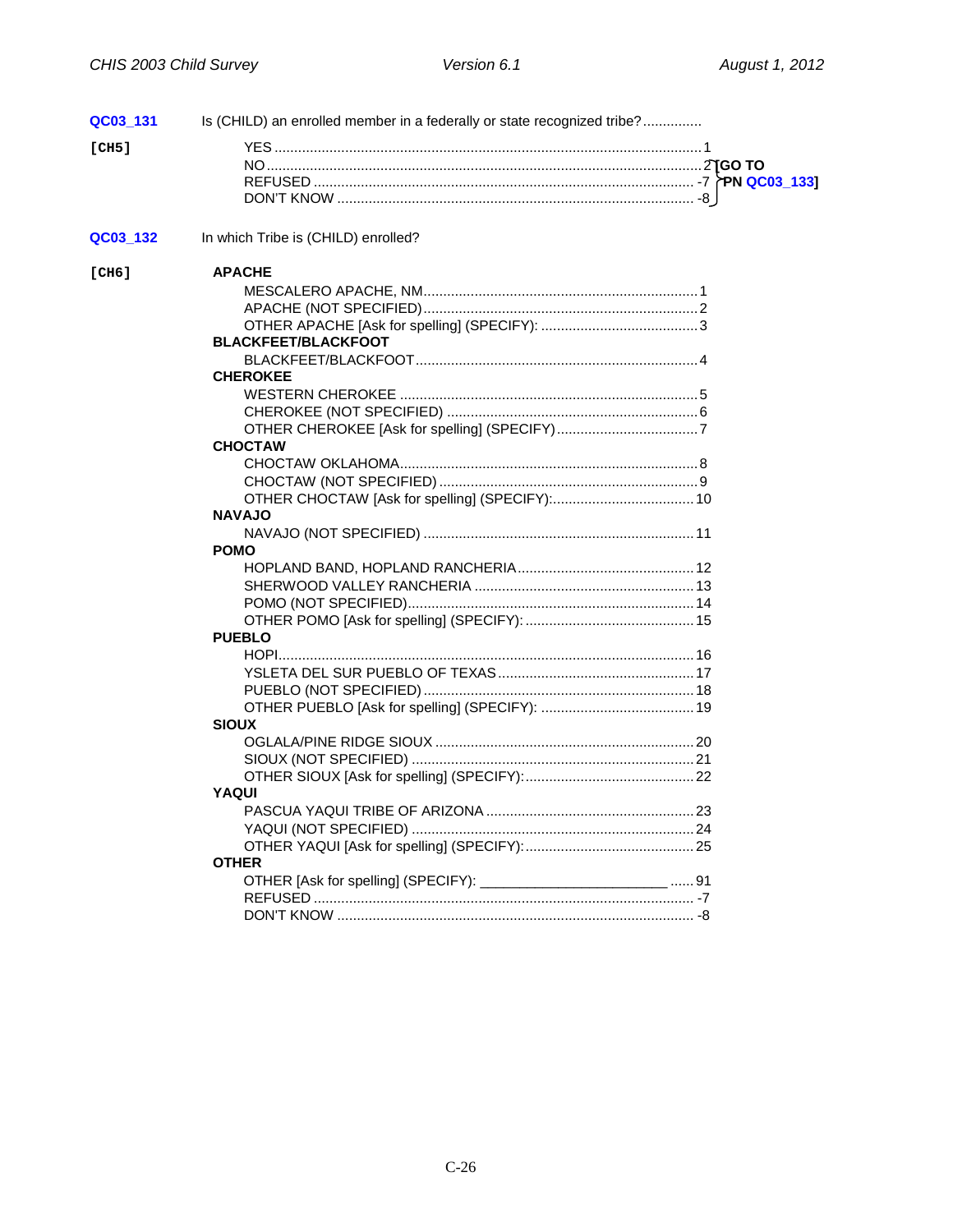**QC03\_133** Does (CHILD) get any health care services through the Indian Health Service, a Tribal Health Program, or an Urban Indian clinic?

| ГСН6А1<br>the company of the company of the company |  |
|-----------------------------------------------------|--|
|                                                     |  |
|                                                     |  |
|                                                     |  |

#### **PROGRAMMING NOTE QC03\_134:**

**IF QC03\_129 = 3 (ASIAN) AND [6 (NATIVE HAWAIIAN) OR 5 (OTHER PACIFIC ISLANDER) OR 4 (AMERICAN INDIAN OR ALASKA NATIVE) OR 2 (BLACK OR AFRICAN AMERICAN) OR 1 (WHITE) OR 91 (OTHER (Specify))], CONTINUE WITH QC03\_134; ELSE GO TO PROGRAMMING NOTE QC03\_135 \*\* WESTAT PN USES RESPONSES TO QC03\_129 + BASE.SURNAME FOR THE OVERSAMPLES, AND SELECTS DIFFERENT TRIOS OF EXAMPLES FROM THE BRACKETED COMBINATIONS IN QC03\_134.**

**QC03\_134** You said Asian, and what specific ethnic group is {he/she/he or she}, such as {Chinese, Filipino,Vietnamese/Cambodian, Filipino, Vietnamese/Indian, Filipino, Vietnamese/Japanese, Filipino, Vietnamese/Korean, Filipino, Vietnamese/Chinese, Filipino? If {he/she/he or she} is more than one, tell me all of them. **[CH7]** BANGLADESHI.................................................................... 1 BURMESE.......................................................................... 2 CAMBODIAN....................................................................... 3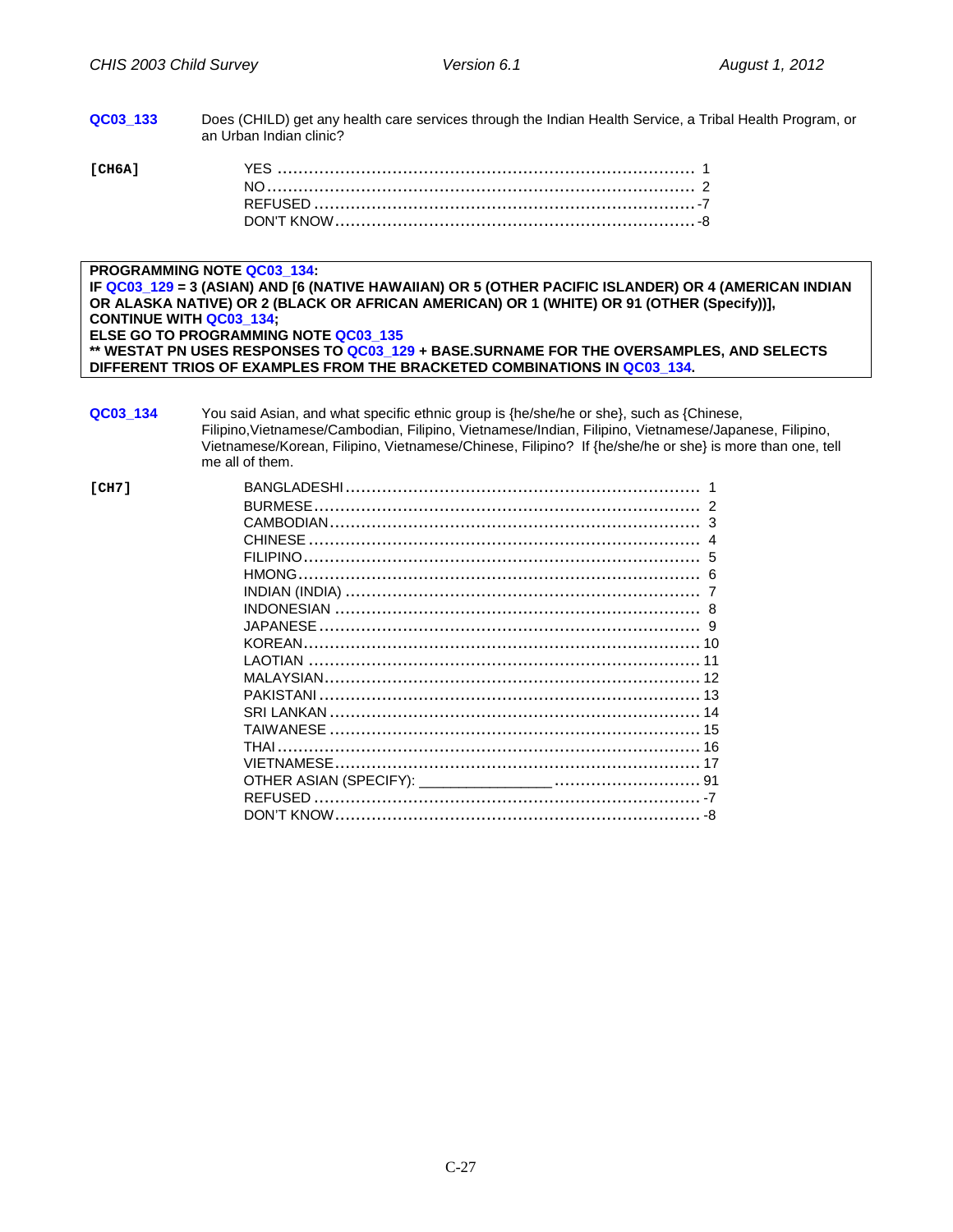#### PROGRAMMING NOTE QC03\_135: IF QC03\_129 = 5 (PACIFIC ISLANDER) AND [6 (NATIVE HAWAIIAN) OR 4 (AMERICAN INDIAN OR ALASKA NATIVE)<br>OR 3 (ASIAN) OR 2 (BLACK OR AFRICAN AMERICAN) OR 1 (WHITE) OR 91 (OTHER (Specify))], CONTINUE **WITH QC03 135:** ELSE GO TO QC03 136

<span id="page-29-0"></span>

| QC03_135 | You said (CHILD) is Pacific Islander. What specific ethnic group is {he/she}, such as Samoan, Tongan, or<br>Guamanian? If {he/she} is more than one, tell me all of them. |
|----------|---------------------------------------------------------------------------------------------------------------------------------------------------------------------------|
| [CH7A]   | OTHER PACIFIC ISLANDER (SPECIFY): _____________________ 91                                                                                                                |
| QC03_136 | In what country was (CHILD) born?                                                                                                                                         |
| [CH8]    |                                                                                                                                                                           |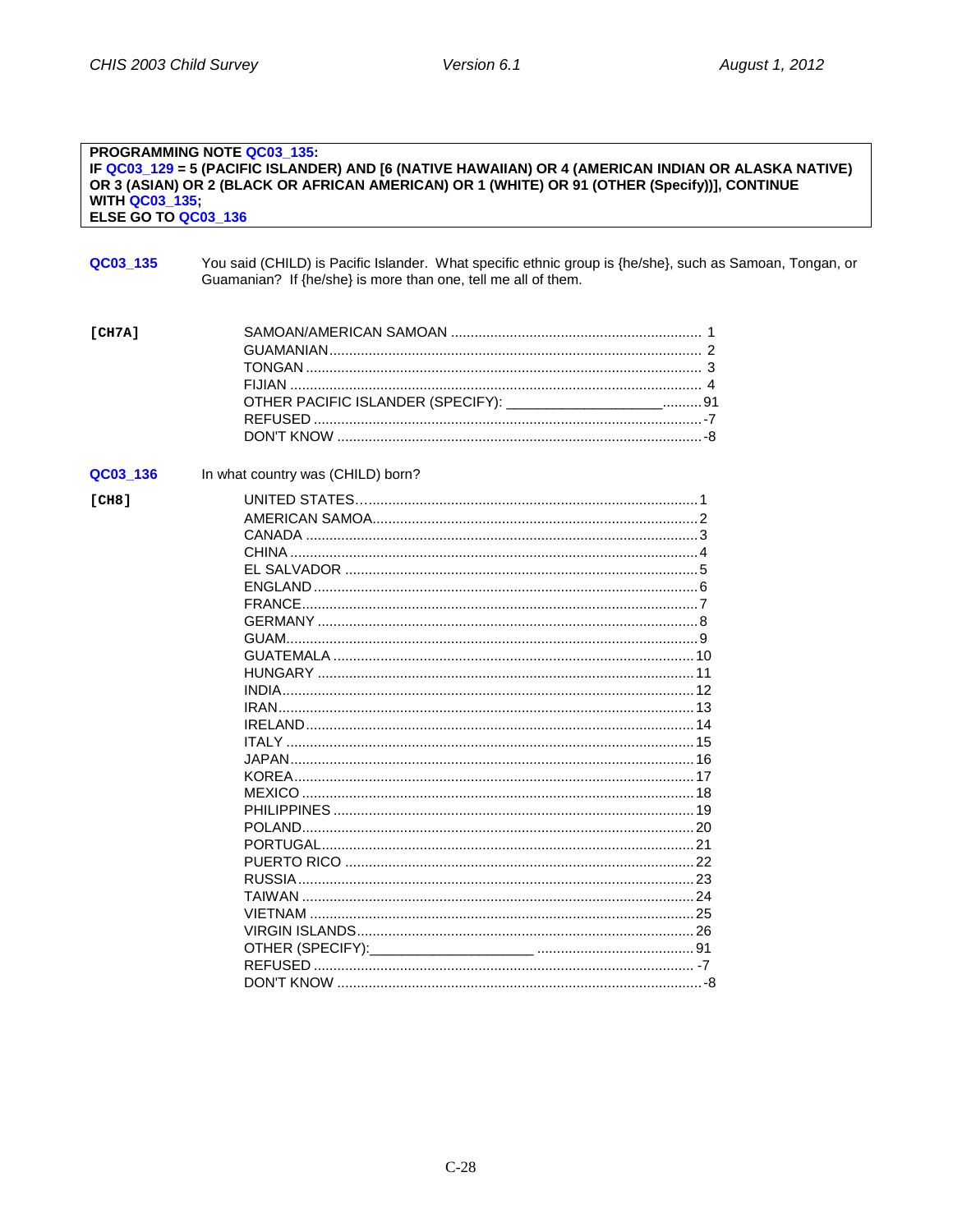#### <span id="page-30-0"></span>PROGRAMMING NOTE QC03 137: IF QC03\_136 = 1, 2, 10, OR 25 (UNITED STATES OR ITS TERRITORIES), GO TO QC03\_140; ELSE CONTINUE WITH QC03\_137 Is (CHILD) a citizen of the United States? QC03\_137  $ICH8A1$ QC03\_138 Is (CHILD) a permanent resident with a green card?  $[CH9]$ QC03\_139 About how many years has (CHILD) lived in the United States? **[CH10]** (NUMBER OF YEARS) [RANGE 0-11] **OR** YEAR (FIRST CAME TO LIVE IN U.S.) **IRANGE: 1988-20001**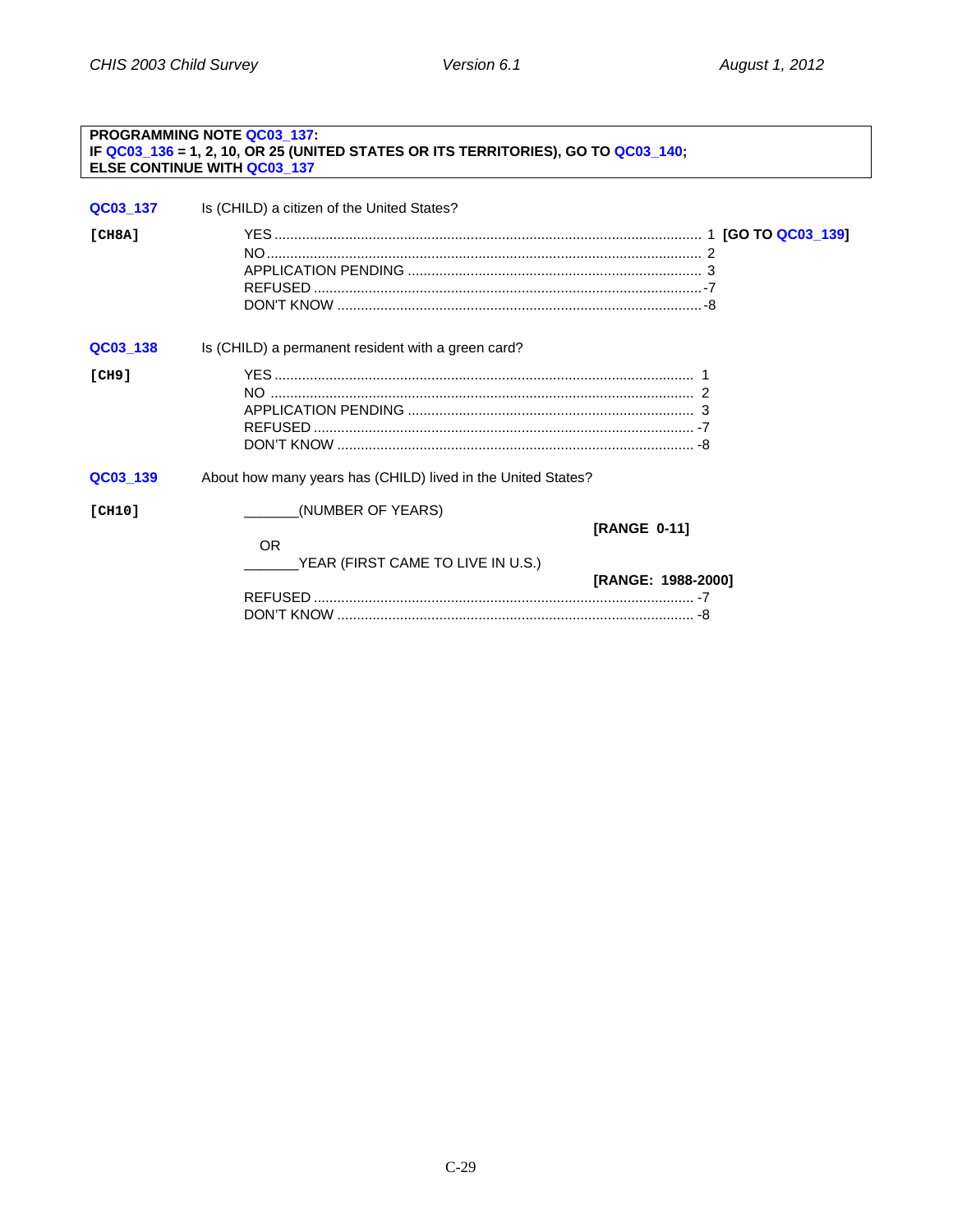#### PROGRAMMING NOTE QC03\_140: IF RESPONDENT IS MOTHER OF CHILD, CONTINUE WITH CG14 AND SAY "were you"; ELSE, CONTINUE WITH QC03\_140 AND SAY "was his mother/was her mother"

QC03\_140 In what country {were you/was his mother/was her mother} born?

| ICH111 |  |
|--------|--|
|        |  |
|        |  |
|        |  |
|        |  |
|        |  |
|        |  |
|        |  |
|        |  |
|        |  |
|        |  |
|        |  |
|        |  |
|        |  |
|        |  |
|        |  |
|        |  |
|        |  |
|        |  |
|        |  |
|        |  |
|        |  |
|        |  |
|        |  |
|        |  |
|        |  |
|        |  |
|        |  |
|        |  |

PROGRAMMING NOTE QC03\_141: IF QC03\_140 = 1, 2, 10 OR 25 (UNITED STATES OR ITS TERRITORIES), GO TO QC03\_144; ELSE IF RESPONDENT IS MOTHER OF CHILD, CONTINUE WITH QC03\_141 AND QC03\_142 (IF APPLICABLE) AND SAY "Are you" IN BOTH QUESTIONS; ELSE, CONTINUE WITH QC03\_141 AND QC03\_142 (IF APPLICABLE) AND SAY "Is {his/her/his or her} mother" IN **BOTH QUESTIONS** 

| QC03 141 | {Are you/ls {his/her/his or her} mother} a citizen of the United States? |  |
|----------|--------------------------------------------------------------------------|--|
| ICH11A1  | <b>[GO TO PROGRAMMING NOTE CG17]</b>                                     |  |
| QC03 142 | {Are you/ls {his/her} mother} a permanent resident with a green card?    |  |
| [CH12]   |                                                                          |  |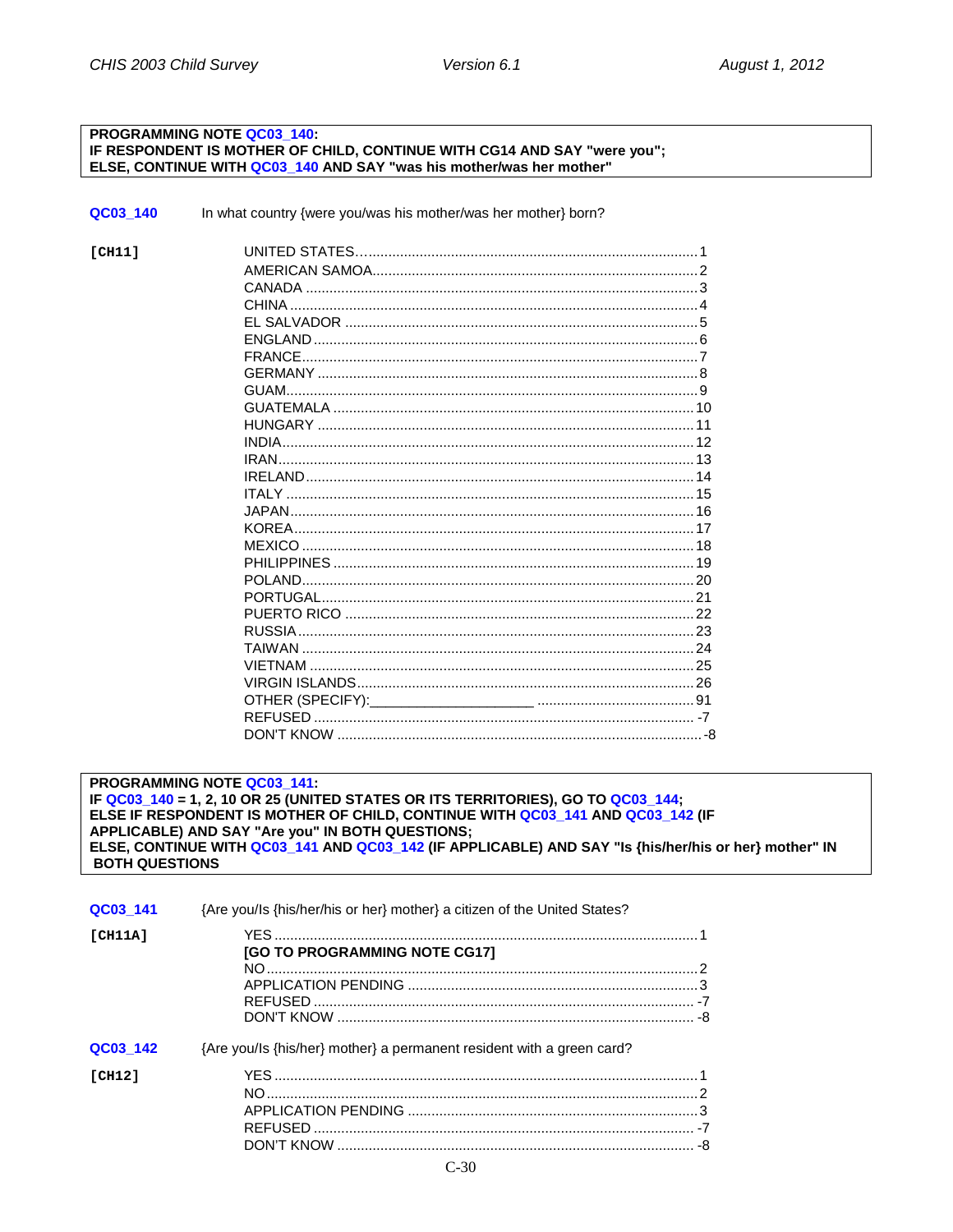#### PROGRAMMING NOTE QC03\_143: IF RESPONDENT IS PARENT AND FEMALE GO TO PROGRAMMING NOTE QC03 144: ELSE IF RESPONDENT IS MOTHER OF CHILD. CONTINUE WITH QC03 143 AND SAY "have you": ELSE. CONTINUE WITH QC03 143 AND SAY "has his mother/has her mother"

About how many years {have you/has his mother/has her mother} lived in the United States? QC03 143

 $ICH131$ 

NUMBER OF YEARS

| ( ) R                                 |  |
|---------------------------------------|--|
| _____ YEAR FIRST CAME TO LIVE IN U.S. |  |
|                                       |  |
|                                       |  |

**PROGRAMMING NOTE QC03 144:** ELSE IF RESPONDENT IS FATHER OF CHILD. CONTINUE WITH QC03 144 AND SAY "were you": ELSE. CONTINUE WITH QC03 144 AND SAY "was his father/was her father"

#### QC03\_144 In what country {were you/was his father/was her father} born?

UNITED STATES AND A RESIDENCE OF A RESIDENCE OF A RESIDENCE OF A RESIDENCE OF A RESIDENCE OF A RESIDENCE OF A  $ICH141$ FI SAI VADOR 5  $\blacksquare$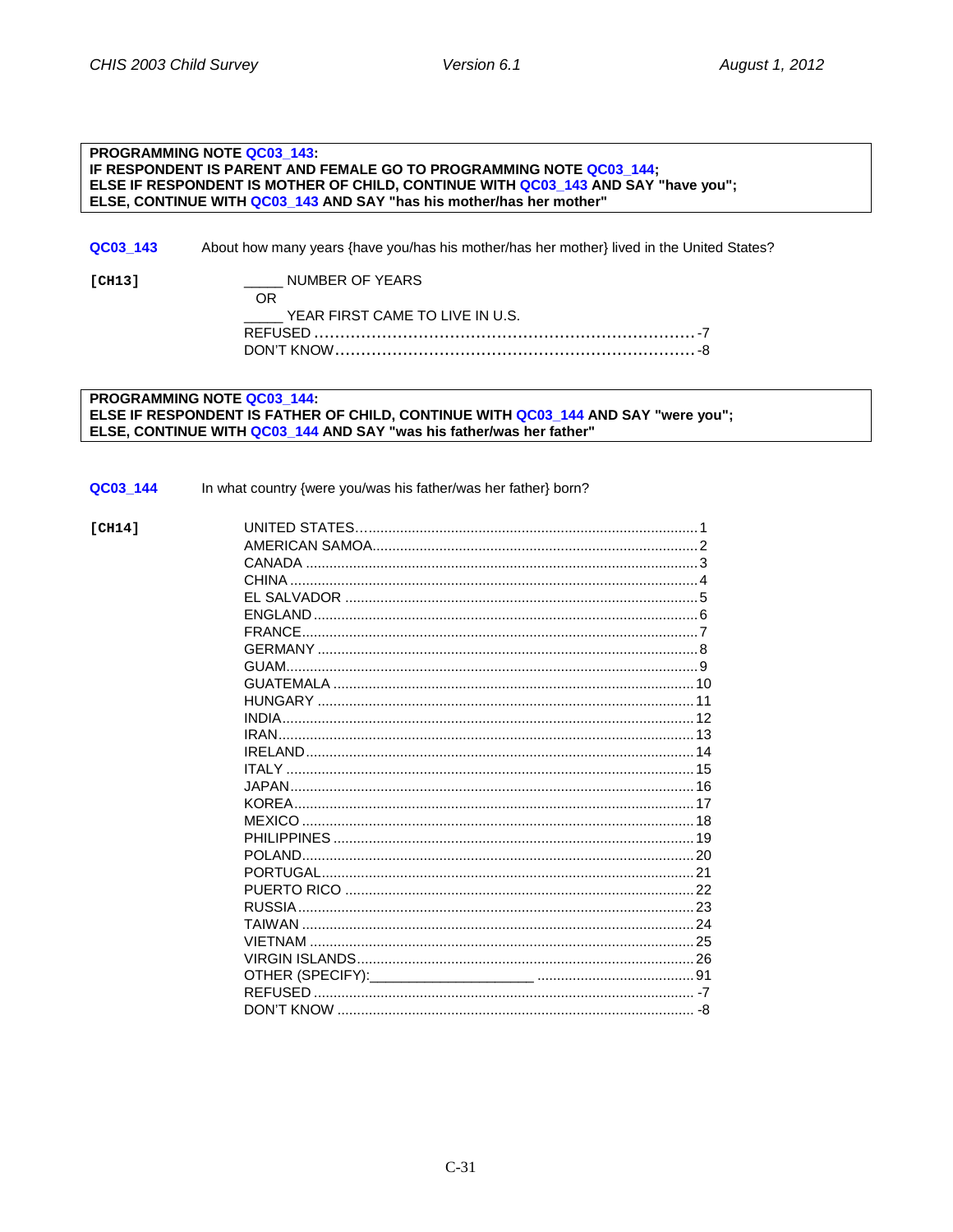#### **PROGRAMMING NOTE QC03\_145: IF QC03\_144 = 1, 2, 10, OR 25 (UNITED STATES OR ITS TERRITORIES), GO TO QC03\_148; ELSE IF RESPONDENT IS FATHER OF CHILD, CONTINUE WITH QC03\_145 AND QC03\_146 (IF APPLICABLE) AND SAY "Are you" IN BOTH QUESTIONS; ELSE, CONTINUE WITH QC03\_145 AND QC03\_146 (IF APPLICABLE) AND SAY "Is {his/her} father" IN BOTH QUESTIONS**

| QC03 145 | {Are you/ls {his/her} father} a citizen of the United States? |  |
|----------|---------------------------------------------------------------|--|
| [CH14A]  |                                                               |  |

|               | <b>QC03 146</b> {Are you/ls {his/her} father} a permanent resident with a green card? |  |
|---------------|---------------------------------------------------------------------------------------|--|
| <b>[CH15]</b> |                                                                                       |  |
|               |                                                                                       |  |
|               |                                                                                       |  |
|               |                                                                                       |  |
|               |                                                                                       |  |
|               |                                                                                       |  |

#### **PROGRAMMING NOTE QC03\_147: ELSE IF RESPONDENT IS FATHER OF CHILD, CONTINUE WITH CG21 AND SAY "have you"; ELSE, CONTINUE WITH QC03\_147 AND SAY "has his father/has her father"**

**QC03\_147** About how many years {have you/has his father/has her father} lived in the United States?

**[CH16]** \_\_\_\_\_ NUMBER OF YEARS OR

YEAR FIRST CAME TO LIVE IN U.S. REFUSED ................................................................................................. -7 DON'T KNOW ........................................................................................... -8

#### **PROGRAMMING NOTE QC03\_148: IF RESPONDENT IS PARENT, GO TO PROGRAMMING NOTE QC03\_149; ELSE IF MKA** ≠ **ADULT R, CONTINUE WITH QC03\_148**

| In general, what languages are spoken in (CHILD)'s home? |  |
|----------------------------------------------------------|--|
| [PROBE: "Any others?"]                                   |  |
|                                                          |  |
|                                                          |  |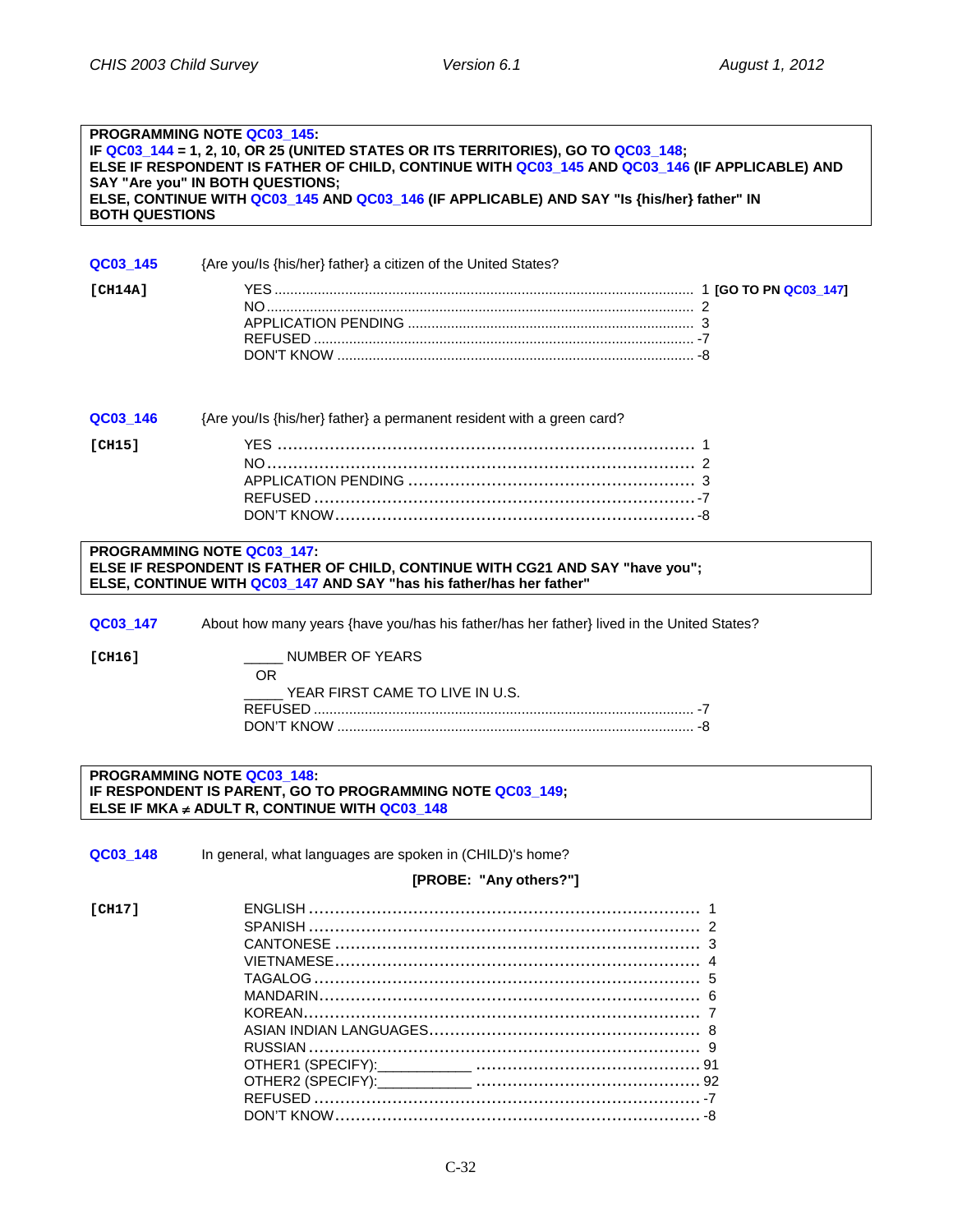#### <span id="page-34-1"></span><span id="page-34-0"></span>**PROGRAMMING NOTE QC03 149:** IF INTERVIEW CONDUCTED IN ENGLISH AND QC03\_148 >1 (TWO OR MORE LANGUAGES SPOKEN AT HOME), CONTINUE WITH QC03\_149: "Compared to the language spoken in (CHILD)'s home,..."; ELSE IF QC03\_148=1 (ONLY SPEAKS ENGLISH), GO TO PROGRAMMING NOTE QC03\_150. QC03\_149 {Compared to other languages spoken in (CHILD)'s home}, would you say you speak English ...  $[CH18]$ PROGRAMMING NOTE QC03 150: IF MKA IS NOT SAMPLED ADULT, ASK QC03\_150; **ELSE GO TO QC03\_152** QC03\_150 What is the highest grade of education you have completed and received credit for? **GRADE SCHOOL**  $[CH22]$ (Primaria) HIGH SCHOOL OR FOUIVAL FNT (Secundaria) 4-YEAR COLLEGE OR UNIVERSITY **GRADUATE OR PROFESSIONAL SCHOOL** MORE THAN 3 YEARS GRAD OR PROF SCHOOL (Ph.D)..................... 21 2-YEAR JUNIOR OR COMMUNITY COLLEGE **VOCATIONAL, BUSINESS, OR TRADE SCHOOL**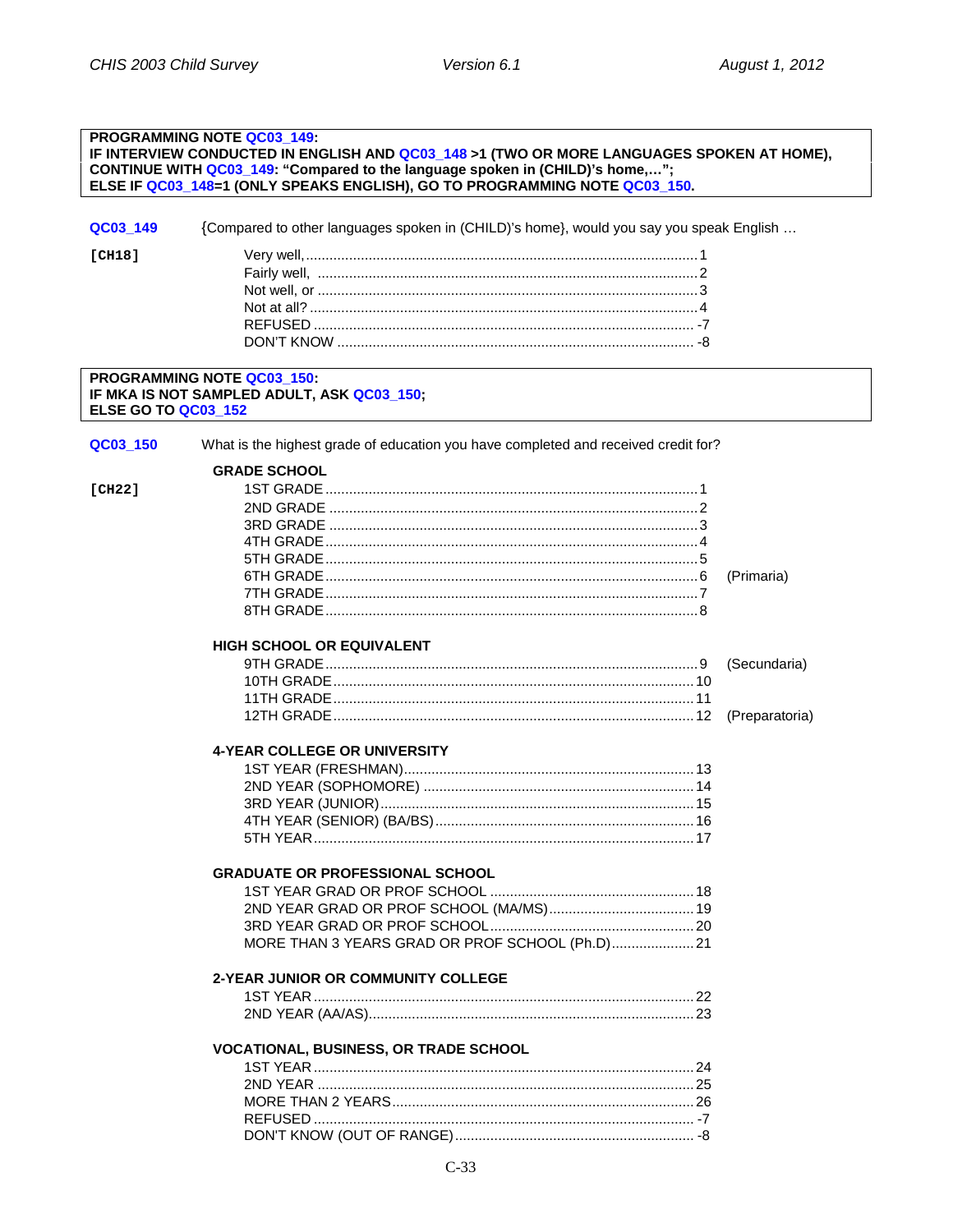| <b>AND FATHER.</b> | <b>PROGRAMMING NOTE QC03 151</b><br>IF MOTHER AND FATHER BOTH LIVE IN HOUSEHOLD, BEGIN SENTENCE WITH "OTHER THAN CHILD'S MOTHER                  |
|--------------------|--------------------------------------------------------------------------------------------------------------------------------------------------|
| QC03_151           | Besides yourself (Other than CHILD's mother and father), is there another adult living in this household<br>who is also responsible for (CHILD)? |
| [CH24]             |                                                                                                                                                  |
| QC03_152           | What is the relationship of that adult to the child?                                                                                             |
| [CH25]             |                                                                                                                                                  |